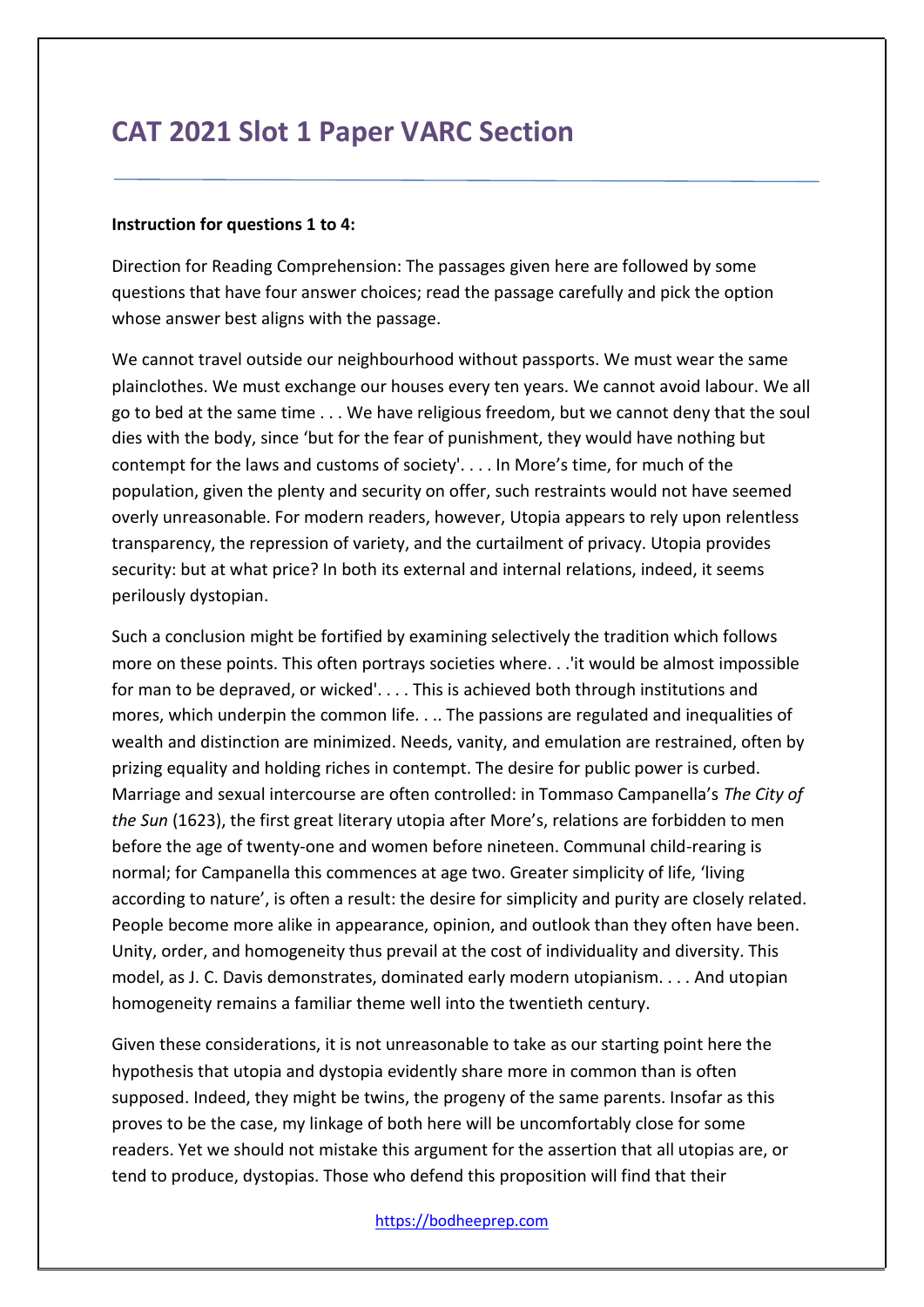association here is not nearly close enough. For we have only to acknowledge the existence of thousands of successful intentional communities in which a cooperative ethos predominates and where harmony without coercion is the rule to set aside such an assertion. Here the individual's submersion in the group is consensual (though this concept is not unproblematic). It results not in enslavement but voluntary submission to group norms. Harmony is achieved without . . .harming others.

Q. 1)

All of the following statements can be inferred from the passage EXCEPT that:

[1] utopian and dystopian societies are twins, the progeny of the same parents.

[2] utopian societies exist in a long tradition of literature dealing with imaginary people practicing imaginary customs, in imaginary worlds.

[3] many conceptions of utopian societies emphasise the importance of social uniformity and cultural homogeneity.

[4] it is possible to see utopias as dystopias, with a change in perspective, because one person's utopia could be seen as another's dystopia.

Q. 2)

Following from the passage, which one of the following may be seen as a characteristic of a utopian society?

[1] The regulation of homogeneity through promoting competitive heterogeneity.

[2] A society where public power is earned through merit rather than through privilege.

[3] Institutional surveillance of every individual to ensure his/her security and welfare.

[4] A society without any laws to restrain one's individuality.

Q. 3)

Which sequence of words below best captures the narrative of the passage?

[1] Relentless transparency – Homogeneity – Utopia – Dystopia.

[2] Utopia – Security – Dystopia – Coercion.

[3] Curtailment of privacy – Dystopia – Utopia – Intentional community.

[4] Utopia – Security – Homogeneity – Intentional community.

Q. 4)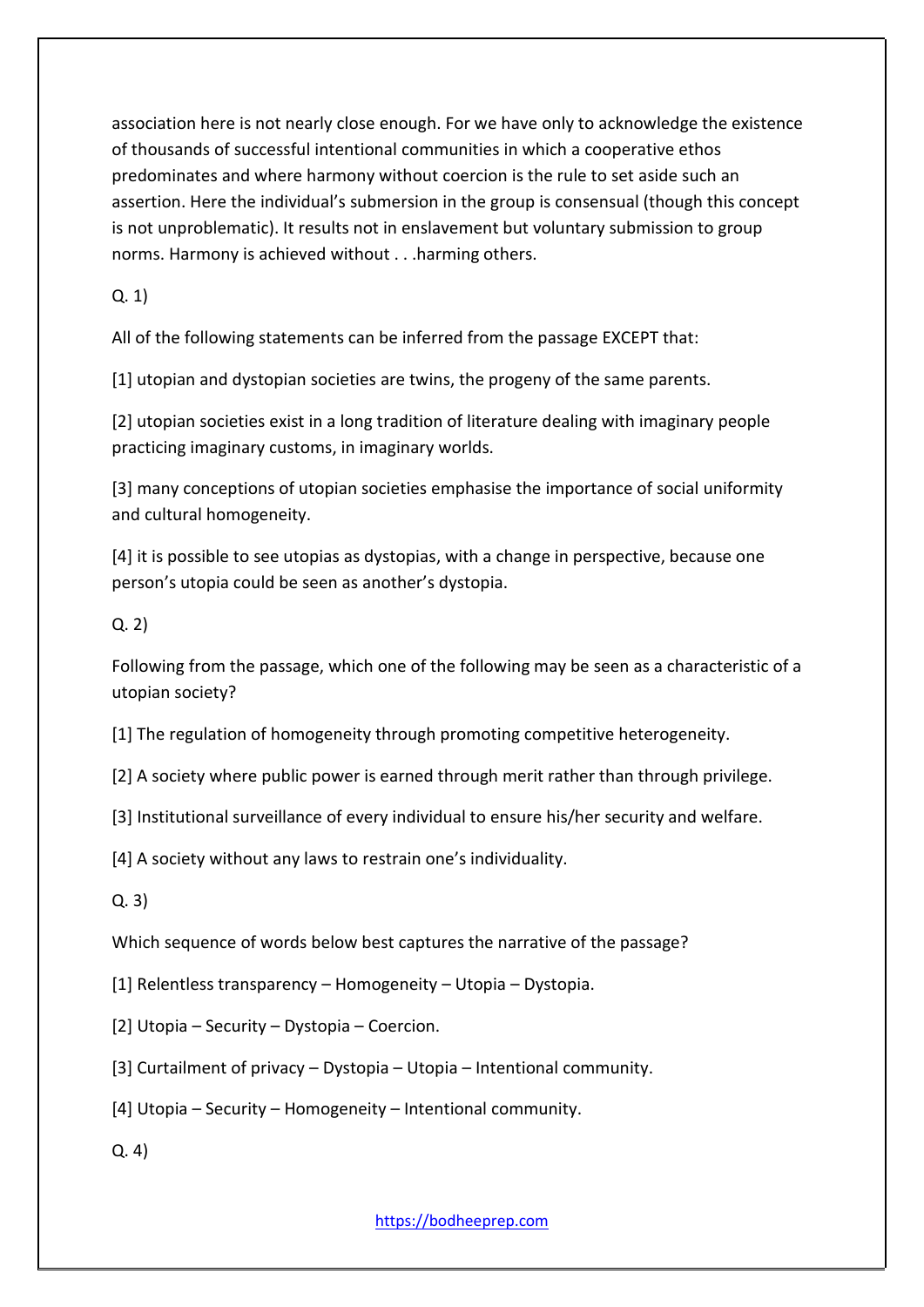All of the following arguments are made in the passage EXCEPT that:

[1] in More's time, there was plenty and security, so people did not need restraints that could appear unreasonable.

[2] there have been thousands of communities where homogeneity and stability have been achieved through choice, rather than by force.

[3] in early modern utopianism, the stability of utopian societies was seen to be achieved only with individuals surrendering their sense of self.

[4] the tradition of utopian literature has often shown societies in which it would be nearly impossible for anyone to be sinful or criminal.

### **Instruction for questions 5 to 8:**

Direction for Reading Comprehension: The passages given here are followed by some questions that have four answer choices; read the passage carefully and pick the option whose answer best aligns with the passage.

Cuttlefish are full of personality, as behavioral ecologist Alexandra Schnell found out while researching the cephalopod's potential to display self-control. . . . "Self-control is thought to be the cornerstone of intelligence, as it is an important prerequisite for complex decisionmaking and planning for the future," says Schnell . . .

[Schnell's] study used a modified version of the "marshmallow test" . . . During the original marshmallow test, psychologist Walter Mischel presented children between age four and six with one marshmallow. He told them that if they waited 15 minutes and didn't eat it, he would give them a second marshmallow. A long-term follow-up study showed that the children who waited for the second marshmallow had more success later in life. . . . The cuttlefish version of the experiment looked a lot different. The researchers worked with six cuttlefish under nine months old and presented them with seafood instead of sweets. (Preliminary experiments showed that cuttlefishes' favorite food is live grass shrimp, while raw prawns are so-so and Asian shore crab is nearly unacceptable.) Since the researchers couldn't explain to the cuttlefish that they would need to wait for their shrimp, they trained them to recognize certain shapes that indicated when a food item would become available. The symbols were pasted on transparent drawers so that the cuttlefish could see the food that was stored inside. One drawer, labeled with a circle to mean "immediate," held raw king prawn. Another drawer, labeled with a triangle to mean "delayed," held live grass shrimp. During a control experiment, square labels meant "never."

"If their self-control is flexible and I hadn't just trained them to wait in any context, you would expect the cuttlefish to take the immediate reward [in the control], even if it's their second preference," says Schnell . . . and that's what they did. That showed the researchers that cuttlefish wouldn't reject the prawns if it was the only food available. In the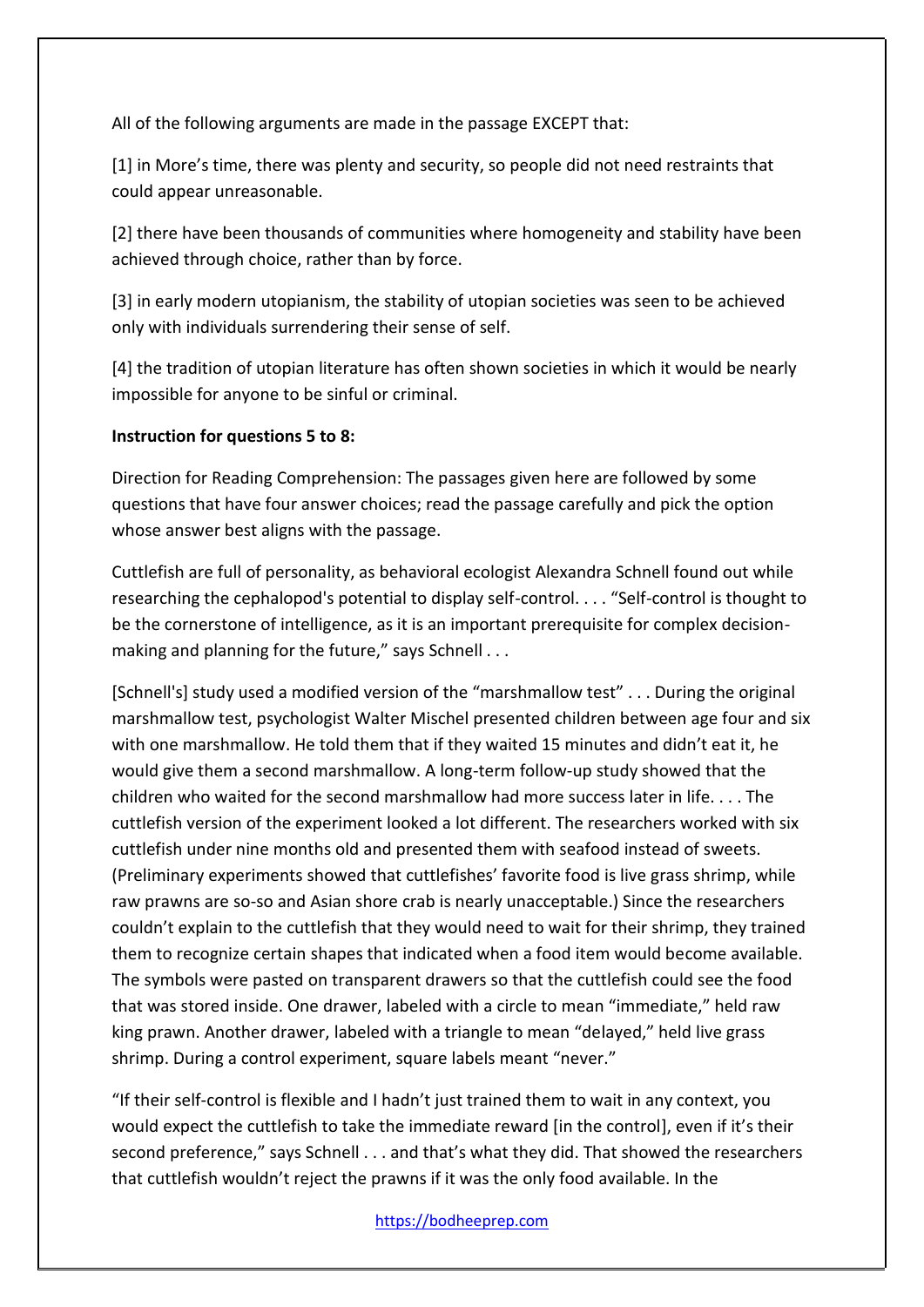experimental trials, the cuttlefish didn't jump on the prawns if the live grass shrimp were labeled with a triangle—many waited for the shrimp drawer to open up. Each time the cuttlefish showed it could wait, the researchers tacked another ten seconds on to the next round of waiting before releasing the shrimp. The longest that a cuttlefish waited was 130 seconds.

Schnell [says] that the cuttlefish usually sat at the bottom of the tank and looked at the two food items while they waited, but sometimes, they would turn away from the king prawn "as if to distract themselves from the temptation of the immediate reward." In past studies, humans, chimpanzees, parrots and dogs also tried to distract themselves while waiting for a reward.

Not every species can use self-control, but most of the animals that can share another trait in common: long, social lives. Cuttlefish, on the other hand, are solitary creatures that don't form relationships even with mates or young. . . . "We don't know if living in a social group is important for complex cognition unless we also show those abilities are lacking in less social species," says . . . comparative psychologist Jennifer Vonk.

### Q. 5)

Which one of the following, if true, would best complement the passage's findings?

[1] Cuttlefish are equally fond of live grass shrimp and raw prawn.

[2] Cuttlefish wait longer than 100 seconds for the shrimp drawer to open up.

[3] Cuttlefish live in big groups that exhibit sociability.

[4] Cuttlefish cannot distinguish between geometrical shapes.

### Q. 6)

All of the following constitute a point of difference between the "original" and "modified" versions of the marshmallow test EXCEPT that:

[1] the former was performed over a longer time span than the latter.

[2] the former correlated self-control and future success, while the latter correlated selfcontrol and survival advantages.

[3] the former had human subjects, while the latter had cuttlefish.

[4] the former used verbal communication with its subjects, while the latter had to develop a symbolic means of communication.

Q. 7)

Which one of the following cannot be inferred from Alexandra Schnell's experiment?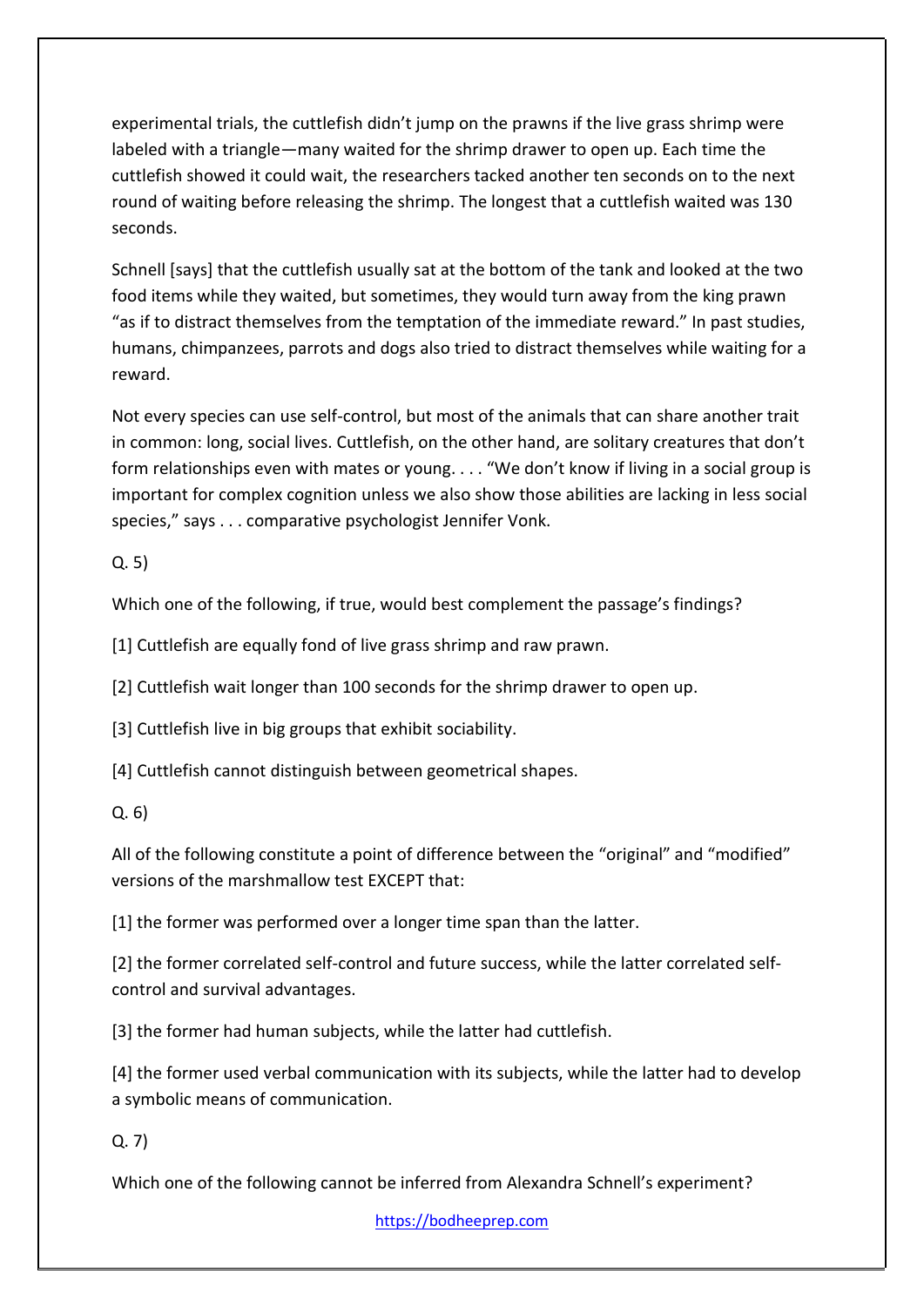[1] Cuttlefish exercise choice when it comes to food.

[2] Cuttlefish exert self-control with the help of diversions.

[3] Like human children, cuttlefish are capable of self-control.

[4] Intelligence in a species is impossible without sociability.

### Q. 8)

In which one of the following scenarios would the cuttlefish's behaviour demonstrate selfcontrol?

[1] Asian shore crabs and raw prawns are simultaneously released while a live grass shrimp drawer labelled with a triangle is placed in front of the cuttlefish, to be opened after one minute.

[2] raw prawns are released while a live grass shrimp drawer labelled with a square is placed in front of the cuttlefish.

[3] live grass shrimp are released while two raw prawn drawers labelled with a circle and a triangle respectively are placed in front of the cuttlefish; the triangle-labelled drawer is opened after 50 seconds.

[4] raw prawns are released while an Asian shore crab drawer labelled with a triangle is placed in front of the cuttlefish, to be opened after one minute.

### **Instruction for questions 9 to 12:**

Direction for Reading Comprehension: The passages given here are followed by some questions that have four answer choices; read the passage carefully and pick the option whose answer best aligns with the passage.

For the Maya of the Classic period, who lived in Southern Mexico and Central America between 250 and 900 CE, the category of 'persons' was not coincident with human beings, as it is for us. That is, human beings were persons – but other, nonhuman entities could be persons, too. . . . In order to explore the slippage of categories between 'humans' and 'persons', I examined a very specific category of ancient Maya images, found painted in scenes on ceramic vessels. I sought out instances in which faces (some combination of eyes, nose, and mouth) are shown on inanimate objects. . . . Consider my iPhone, which needs to be fed with electricity every night, swaddled in a protective bumper, and enjoys communicating with other fellow-phone-beings. Does it have personhood (if at all) because itis connected to me, drawing this resource from me as an owner or source? For the Maya (who did have plenty of other communicating objects, if not smartphones), the answer was no. Nonhuman persons were not tethered to specific humans, and they did not derive their personhood from a connection with a human. . . . It's a profoundly democratising way of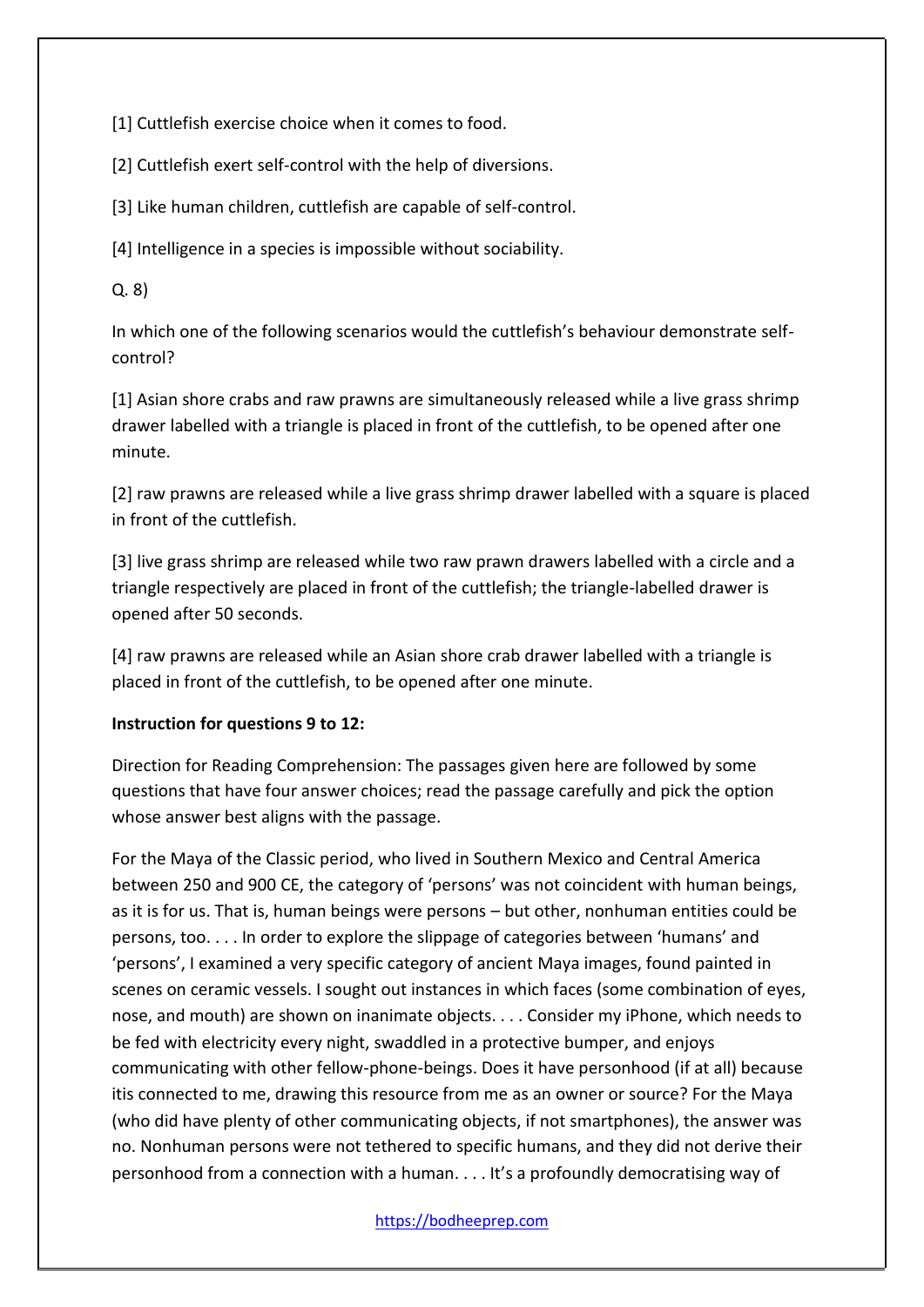understanding the world. Humans are not more important persons – we are just one of many kinds of persons who inhabit this world. . . .

The Maya saw personhood as 'activated' by experiencing certain bodily needs and through participation in certain social activities. For example, among the faced objects that I examined, persons are marked by personal requirements (such as hunger, tiredness, physical closeness), and by community obligations (communication, interaction, ritual observance). In the images I examined, we see, for instance, faced objects being cradled in humans' arms; we also see them speaking to humans. These core elements of personhood are both turned inward, what the body or self of a person requires, and outward, what a community expects of the persons who are a part of it, underlining the reciprocal nature of community membership.

Personhood was a nonbinary proposition for the Maya. Entities were able to be persons while also being something else. The faced objects I looked at indicate that they continue to be functional, doing what objects do (a stone implement continues to chop, an incense burner continues to do its smoky work). Furthermore, the Maya visually depicted many objects in ways that indicated the material category to which they belonged – drawings of the stone implement show that a person-tool is still made of stone. One additional complexity: the incense burner (which would have been made of clay, and decorated with spiky appliques representing the sacred ceiba tree found in this region) is categorised as a person – but also as a tree. With these Maya examples, we are challenged to discard the person/nonperson binary that constitutes our basic ontological outlook. . . . The porousness of boundaries that we have seen in the Maya world points towards the possibility of living with a certain uncategorisability of the world.

Q. 9)

Which one of the following best explains the "additional complexity" that the example of the incense burner illustrates regarding personhood for the Classic Maya?

[1] The example adds a new layer to the nonbinary understanding of personhood by bringing in a third category that shares a similar relation with the previous two.

[2] The example provides an exception to the nonbinary understanding of personhood that the passage had hitherto established.

[3] The example adds a new layer to the nonbinary understanding of personhood by bringing in a third category that shares a dissimilar relation with the previous two.

[4] The example complicates the nonbinary understanding of personhood by bringing in the sacred, establishing the porosity of the divine and the profane.

Q. 10)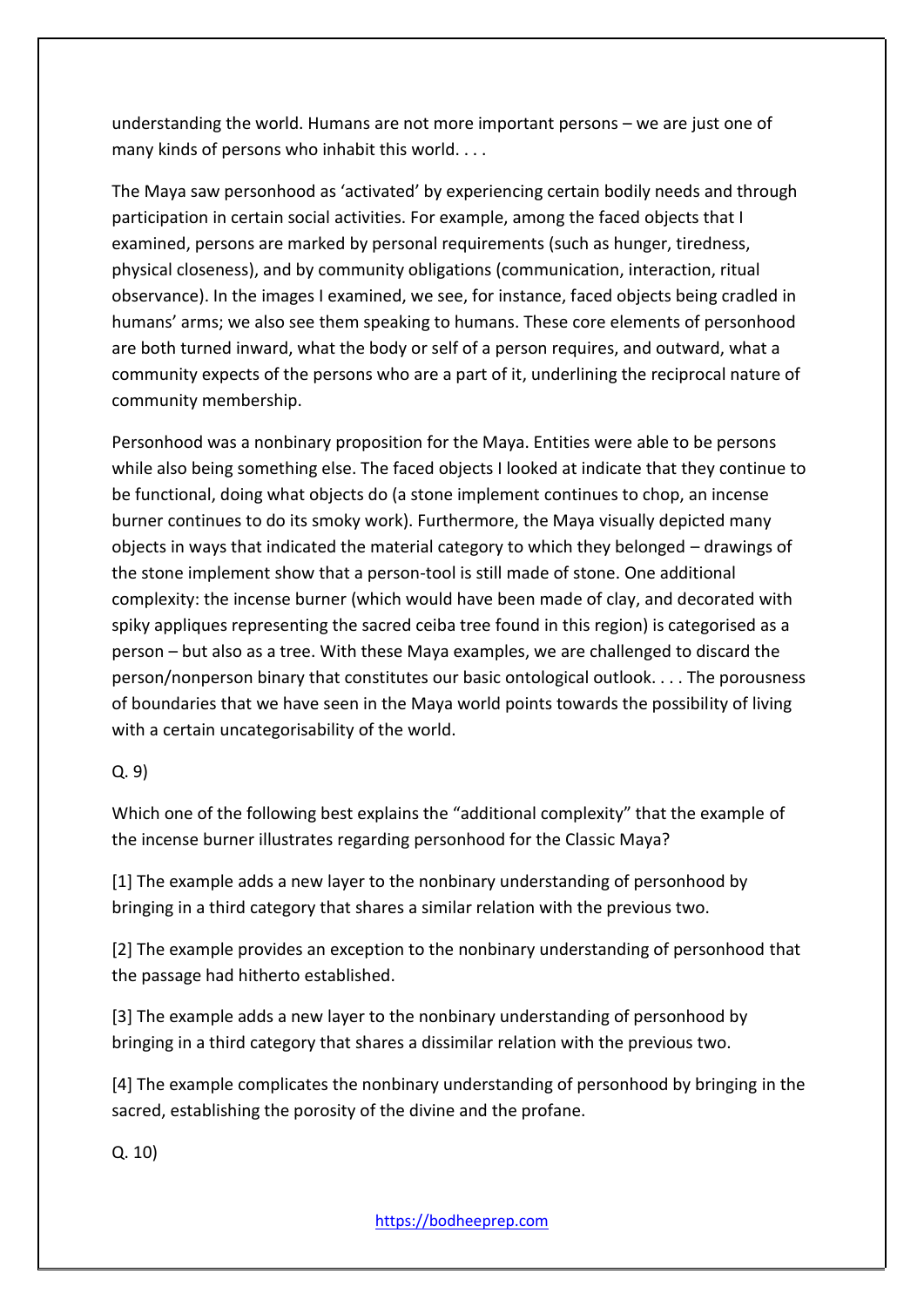Which one of the following, if true about the Classic Maya, would invalidate the purpose of the iPhone example in the passage?

[1] The clay incense burner with spiky appliques was categorised only as a person and not as a tree by the Classic Maya.

[2] Classic Maya songs represent both humans and non-living objects as characters, talking and interacting with each other.

[3] The personhood of the incense burner and the stone chopper was a function of their usefulness to humans.

[4] Unlike modern societies equipped with mobile phones, the Classic Maya did not have any communicating objects.

### Q. 11)

On the basis of the passage, which one of the following worldviews can be inferred to be closest to that of the Classic Maya?

[1] A futuristic society that perceives robots to be persons as well as robots because of their similarity to humans.

[2] A tribe that perceives plants as person-plants because they form an ecosystem and are marked by needs of nutrition.

[3] A tribe that perceives its hunting weapons as sacred person-artefacts because of their significance to its survival.

[4] A tribe that perceives its utensils as person-utensils in light of their functionality and bodily needs.

### Q. 12)

Which one of the following, if true, would not undermine the democratising potential of the Classic Maya worldview?

[1] They understood the stone implement and the incense burner in a purely human form.

[2] They believed that animals like cats and dogs that live in proximity to humans have a more clearly articulated personhood.

[3] They depicted their human healers with physical attributes of local medicinal plants.

[4] While they believed in the personhood of objects and plants, they did not believe in the personhood of rivers and animals.

# **Instruction for questions 13 to 16:**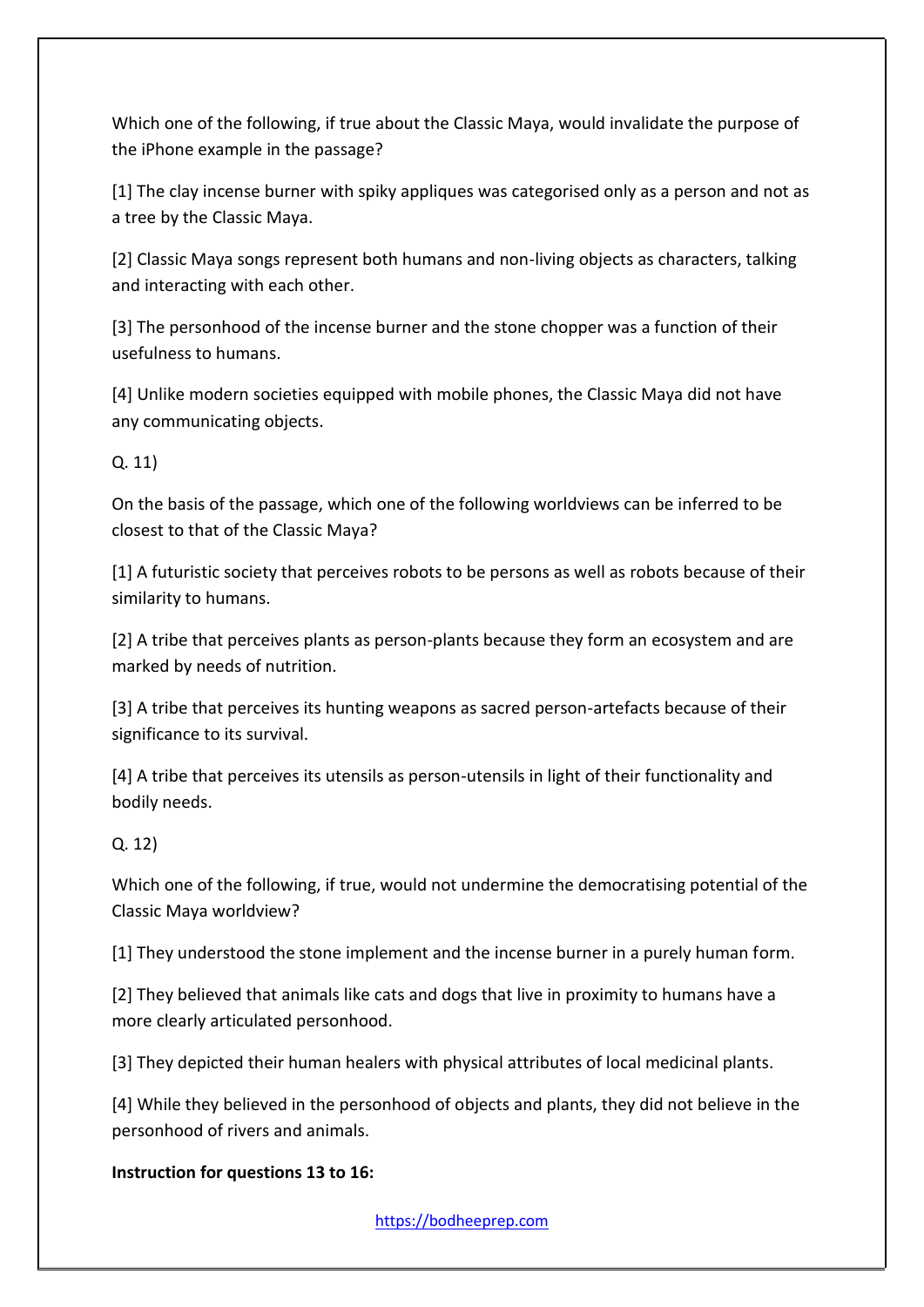Direction for Reading Comprehension: The passages given here are followed by some questions that have four answer choices; read the passage carefully and pick the option whose answer best aligns with the passage.

The sleights of hand that conflate consumption with virtue are a central theme in A Thirst for Empire, a sweeping and richly detailed history of tea by the historian Erika Rappaport. How did tea evolve from an obscure "China drink" to a universal beverage imbued with civilising properties? The answer, in brief, revolves around this conflation, not only by profitmotivated marketers but by a wide variety of interest groups. While abundant historical records have allowed the study of how tea itself moved from east to west, Rappaport is focused on the movement of the idea of tea to suit particular purposes.

Beginning in the 1700s, the temperance movement advocated for tea as a pleasure that cheered but did not inebriate, and industrialists soon borrowed this moral argument in advancing their case for free trade in tea (and hence more open markets for their textiles). Factory owners joined in, compelled by the cause of a sober workforce, while Christian missionaries discovered that tea "would soothe any colonial encounter". During the Second World War, tea service was presented as a social and patriotic activity that uplifted soldiers and calmed refugees.

But it was tea's consumer-directed marketing by importers and retailers – and later by brands– that most closely portends current trade debates. An early version of the "farm to table" movement was sparked by anti-Chinese sentiment and concerns over trade deficits, as well as by the reality and threat of adulterated tea containing dirt and hedge clippings. Lipton was soon advertising "from the Garden to Tea Cup" supply chains originating in British India and supervised by "educated Englishmen". While tea marketing always presented direct consumer benefits (health, energy, relaxation), tea drinkers were also assured that they were participating in a larger noble project that advanced the causes of family, nation and civilization. . . .

Rappaport's treatment of her subject is refreshingly apolitical. Indeed, it is a virtue that readers will be unable to guess her political orientation: both the miracle of markets and capitalism's dark underbelly are evident in tea's complex story, as are the complicated effects of British colonialism. . . . Commodity histories are now themselves commodities: recent works investigate cotton, salt, cod, sugar, chocolate, paper and milk. And morality marketing is now a commodity as well, applied to food, "fair trade" apparel and ecotourism. Yet tea is, Rappaport makes clear, a world apart – an astonishing success story in which tea marketers not only succeeded in conveying a sense of moral elevation to the consumer but also arguably did advance the cause of civilisation and community.

I have been offered tea at a British garden party, a Bedouin campfire, a Turkish carpet shop and a Japanese chashitsu, to name a few settings. In each case the offering was more an idea – friendship, community, respect – than a drink, and in each case the idea then created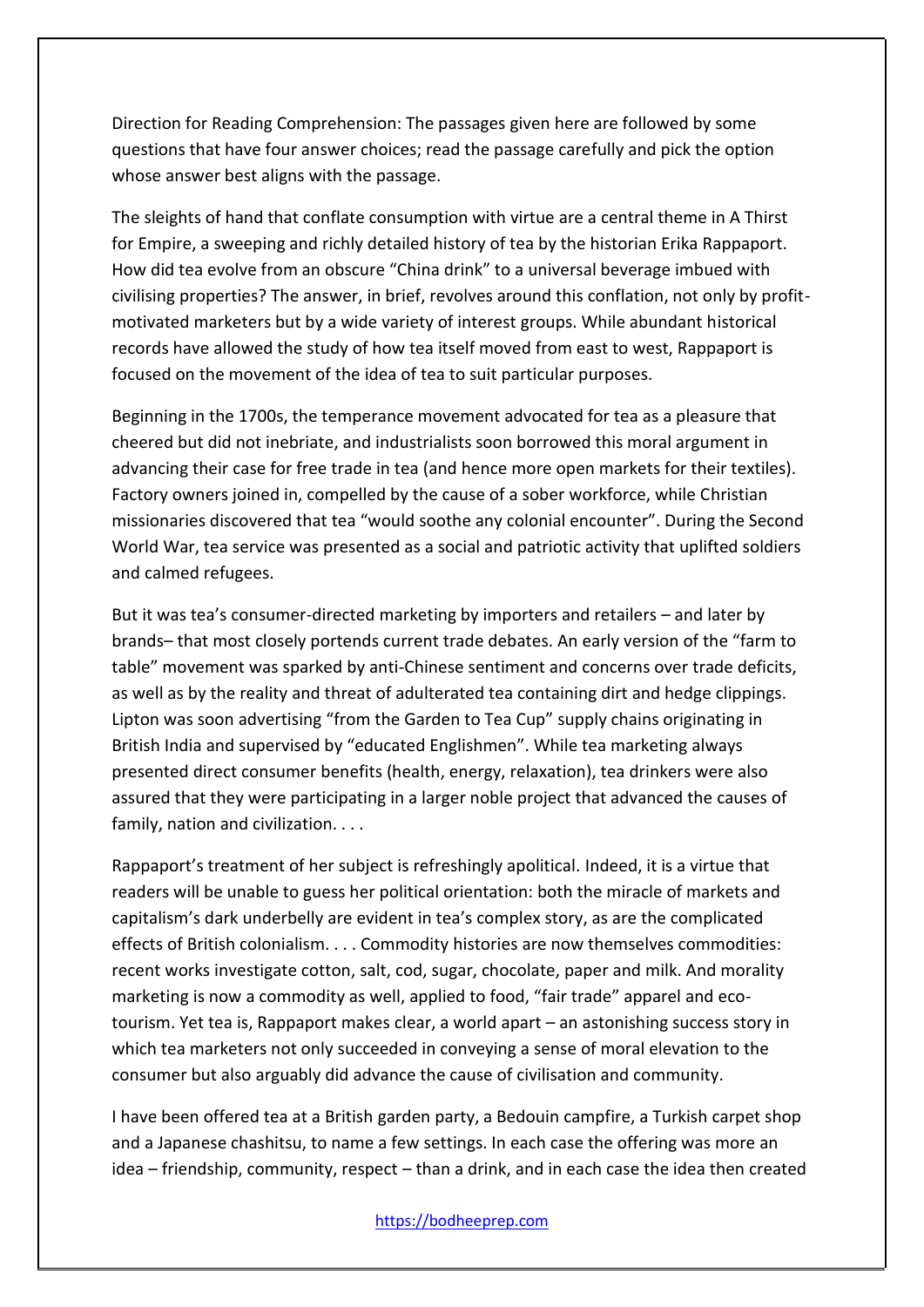a reality. It is not a stretch to say that tea marketers have advanced the particularly noble cause of human dialogue and friendship.

Q. 13)

Today, "conflat[ing] consumption with virtue" can be seen in the marketing of:

[1] travel to pristine destinations.

[2] ergonomically designed products.

[3] sustainably farmed foods.

[4] natural health supplements.

Q. 14)

This book review argues that, according to Rappaport, tea is unlike other "morality" products because it:

[1] was actively encouraged by interest groups in the government.

[2] was marketed by a wide range of interest groups.

[3] appealed to a universal group and not just to a niche section of people.

[4] had an actual beneficial effect on social interaction and society in general.

Q. 15)

According to this book review, A Thirst for Empire says that, in addition to "profit-motivated marketers", tea drinking was promoted in Britain by all of the following EXCEPT:

[1] the anti-alcohol lobby as a substitute for the consumption of liquor.

[2] factories to instill sobriety in their labour.

[3] manufacturers who were pressing for duty-free imports.

[4] tea drinkers lobbying for product diversity.

Q. 16)

The author of this book review is LEAST likely to support the view that:

[1] tea became the leading drink in Britain in the nineteenth century.

[2] the ritual of drinking tea promotes congeniality and camaraderie.

[3] tea drinking has become a social ritual worldwide.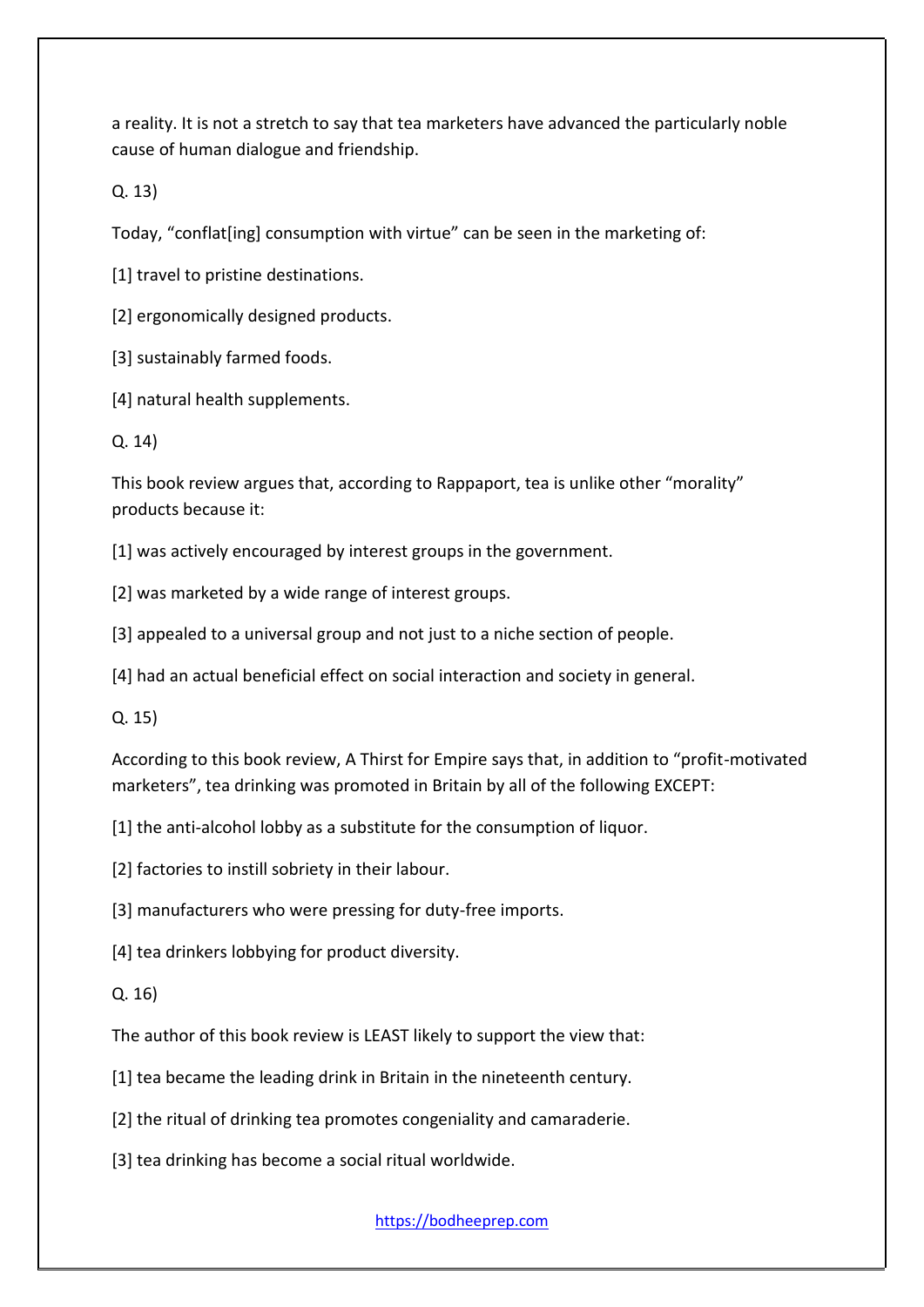[4] tea drinking was sometimes promoted as a patriotic duty.

# Q. 17)

Directions for Summary: A paragraph is followed by four options which have summarized the passage in their own way. Pick the option that best summarizes the passage:

McGurk and MacDonald (1976) reported a powerful multisensory illusion occurring with audio-visual speech. They recorded a voice articulating a consonant 'ba-ba-ba' and dubbed it with a face articulating another consonant 'ga-ga-ga'. Even though the acoustic speech signal was well recognized alone, it was heard as another consonant after dubbing with incongruent visual speech i.e., 'da-da-da'. The illusion, termed as the McGurk effect, has been replicated many times, and it has sparked an abundance of research. The reason for the great impact is that this is a striking demonstration of multisensory integration, where that auditory and visual information is merged into a unified, integrated percept.

[1] When the quality of auditory information is poor, the visual information wins over the auditory information.

[2] When the auditory speech signal does not match the visual speech movements, the acoustic speech signal is confusing and integration of the two is imperfect.

[3] The McGurk effect which is a demonstration of multisensory integration has been replicated many times.

[4] Visual speech mismatched with auditory speech can result in the perception of an entirely different message: this illusion is known as the McGurk effect.

# Q. 18)

Directions for sentence exclusion: Five sentences are given below; out of these, four come together to form a coherent paragraph, but one sentence does not fit into the sequence. Choose the sentence that does not fit into the sequence.

- 1. The legal status of resources mined in space remains ambiguous; and while the market for asteroid minerals is currently nonexistent, this is likely to change as technical hurdles diminish.
- 2. Outer space is a commons, and all of it is open for exploration, however, space law developed in the 1950s and 60s is state-centric and arguably ill-suited to a commercial future.
- 3. Laws adopted by the US and Luxembourg are first steps, but they only protect firms from competing claims by their compatriots; a Chinese company will not be bound by US law.
- 4. Critics say the US is conferring rights that it has no authority to confer; Russia in particular has condemned this, citing the US' disrespect for international law.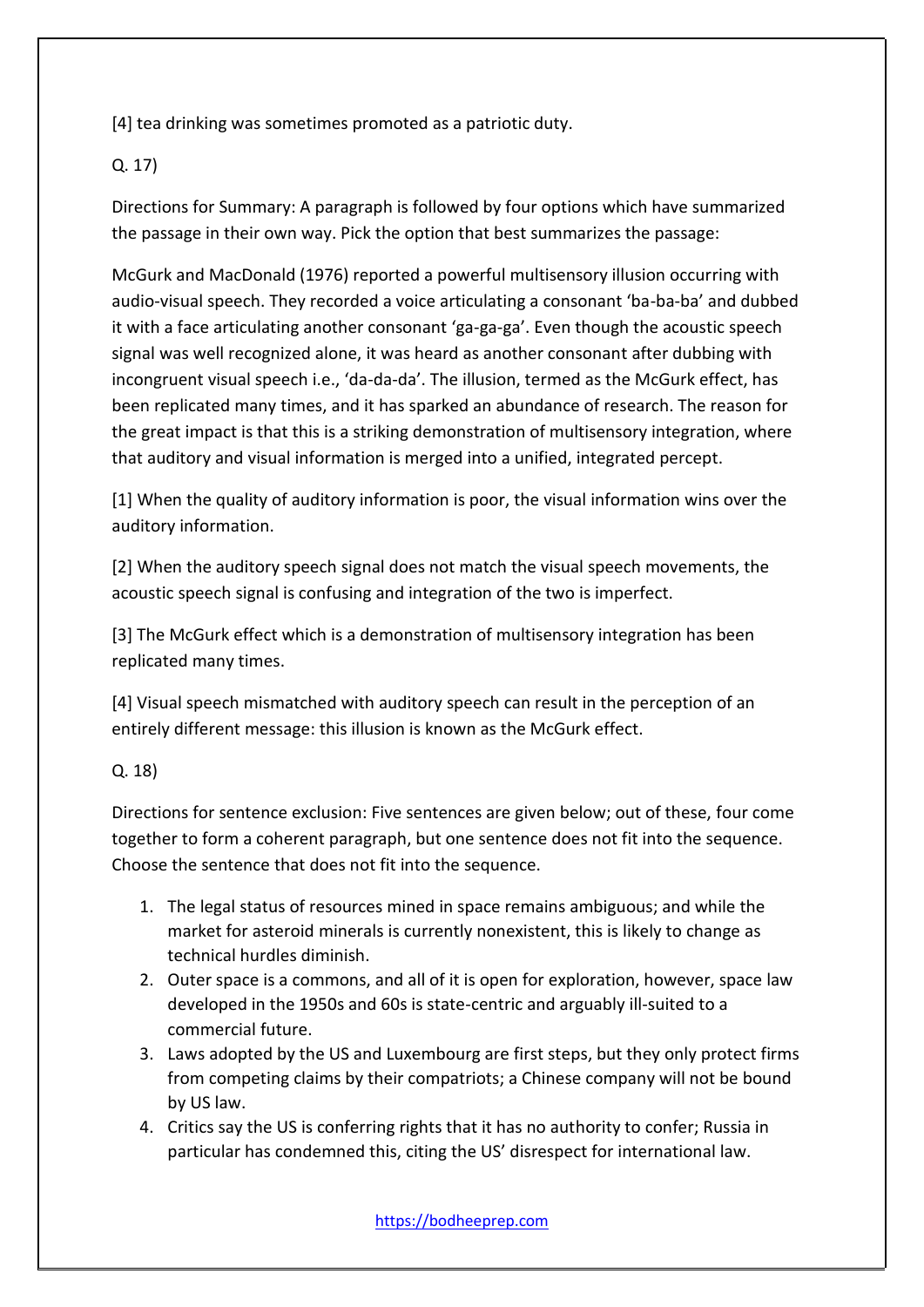5. At issue now is commercial activity, as private firms—rather than nation states—look to space for profit.

### Q. 19)

Directions for Summary: A paragraph is followed by four options which have summarized the passage in their own way. Pick the option that best summarizes the passage:

Foreign peacekeepers often exist in a bubble in the poor countries in which they are deployed; they live in posh compounds, drive fancy vehicles, and distance themselves from locals. This may be partially justified as they are outsiders, living in constant fear, performing a job that is emotionally draining. But they are often despised by the locals, and many would like them to leave. A better solution would be bottom-up peacebuilding, which would involve their spending more time working with communities, understanding their grievances and earning their trust, rather than only meeting government officials.

[1] The environment in poor countries has tended to make foreign peacekeeping forces live in enclaves, but it is time to change this scenario.

[2] Extravagant lifestyles and an aloof attitude among the foreigners working as peacekeepers in poor countries have justifiably make them the target of local anger.

[3] Peacekeeping forces in foreign countries have tended to be aloof for valid reasons but would be more effective if they worked more closely with local communities.

[4] Peacekeeping duties would be more effectively performed by local residents given their better understanding, knowledge and rapport with their own communities.

# Q. 20)

Four sentences that are a part of paragraph are given below; the sentences may or may not be in the right order; create the sequence that forms a coherent paragraph.

- 1. In the central nervous systems of other animal species, such a comprehensive regeneration of neurons has not yet been proven beyond doubt.
- 2. Biologists from the University of Bayreuth have discovered a uniquely rapid form of regeneration in injured neurons and their function in the central nervous system of zebrafish.
- 3. They studied the Mauthner cells, which are solely responsible for the escape behaviour of the fish, and previously regarded as incapable of regeneration.
- 4. However, their ability to regenerate crucially depends on the location of the injury.

# Q. 21)

Four sentences that are a part of paragraph are given below; the sentences may or may not be in the right order; create the sequence that forms a coherent paragraph.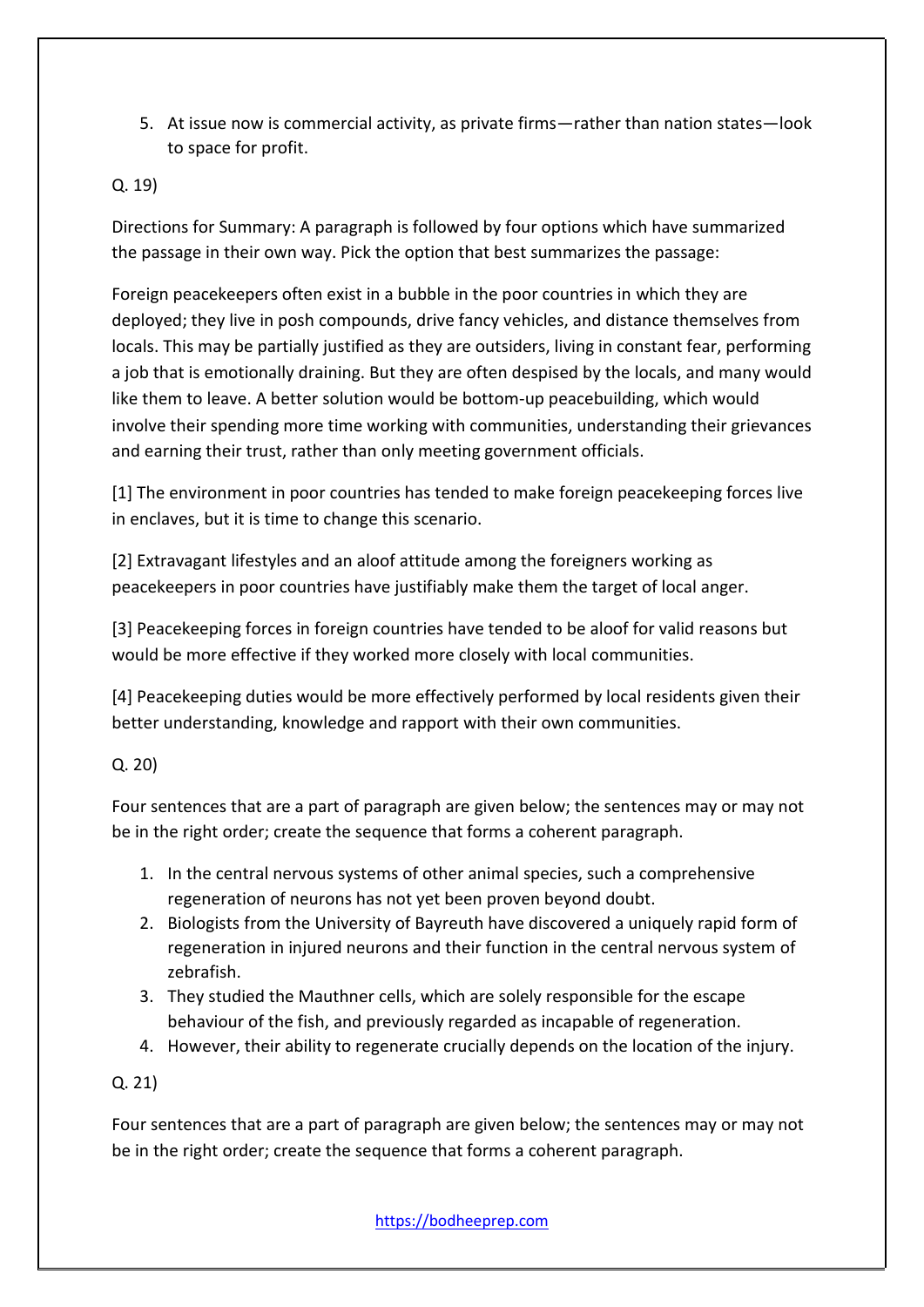- 1. The work is more than the text, for the text only takes on life, when it is realized and furthermore the realization is by no means independent of the individual disposition of the reader.
- 2. The convergence of text and reader brings the literary work into existence and this convergence is not to be identified either with the reality of the text or with the individual disposition of the reader.
- 3. From this polarity it follows that the literary work cannot be completely identical with the text, or with the realization of the text, but in fact must lie halfway between the two.
- 4. The literary work has two poles, which we might call the artistic and the aesthetic; the artistic refers to the text created by the author, and the aesthetic to the realization accomplished by the reader.

# Q. 22)

Four sentences that are a part of paragraph are given below; the sentences may or may not be in the right order; create the sequence that forms a coherent paragraph.

- 1. A popular response is the exhortation to plant more trees.
- 2. It seems all but certain that global warming will go well above two degrees—quite how high no one knows yet.
- 3. Burning them releases it, which is why the scale of forest fires in the Amazon basin last year garnered headlines.
- 4. This is because trees sequester carbon by absorbing carbon dioxide.

# Q. 23)

Directions for sentence exclusion: Five sentences are given below; out of these, four come together to form a coherent paragraph, but one sentence does not fit into the sequence. Choose the sentence that does not fit into the sequence.

- 1. There is a dark side to academic research, especially in India, and at its centre is the phenomenon of predatory journals.
- 2. But in truth, as long as you pay, you can get anything published.
- 3. In look and feel thus, they are exactly like any reputed journal.
- 4. They claim to be indexed in the most influential databases, say they possess editorial boards that comprise top scientists and researchers, and claim to have a rigorous peer-review structure.
- 5. But a large section of researchers and scientists across the world are at the receiving end of nothing short of an academic publishing scam.

### Q. 24)

Directions for Summary: A paragraph is followed by four options which have summarized the passage in their own way. Pick the option that best summarizes the passage: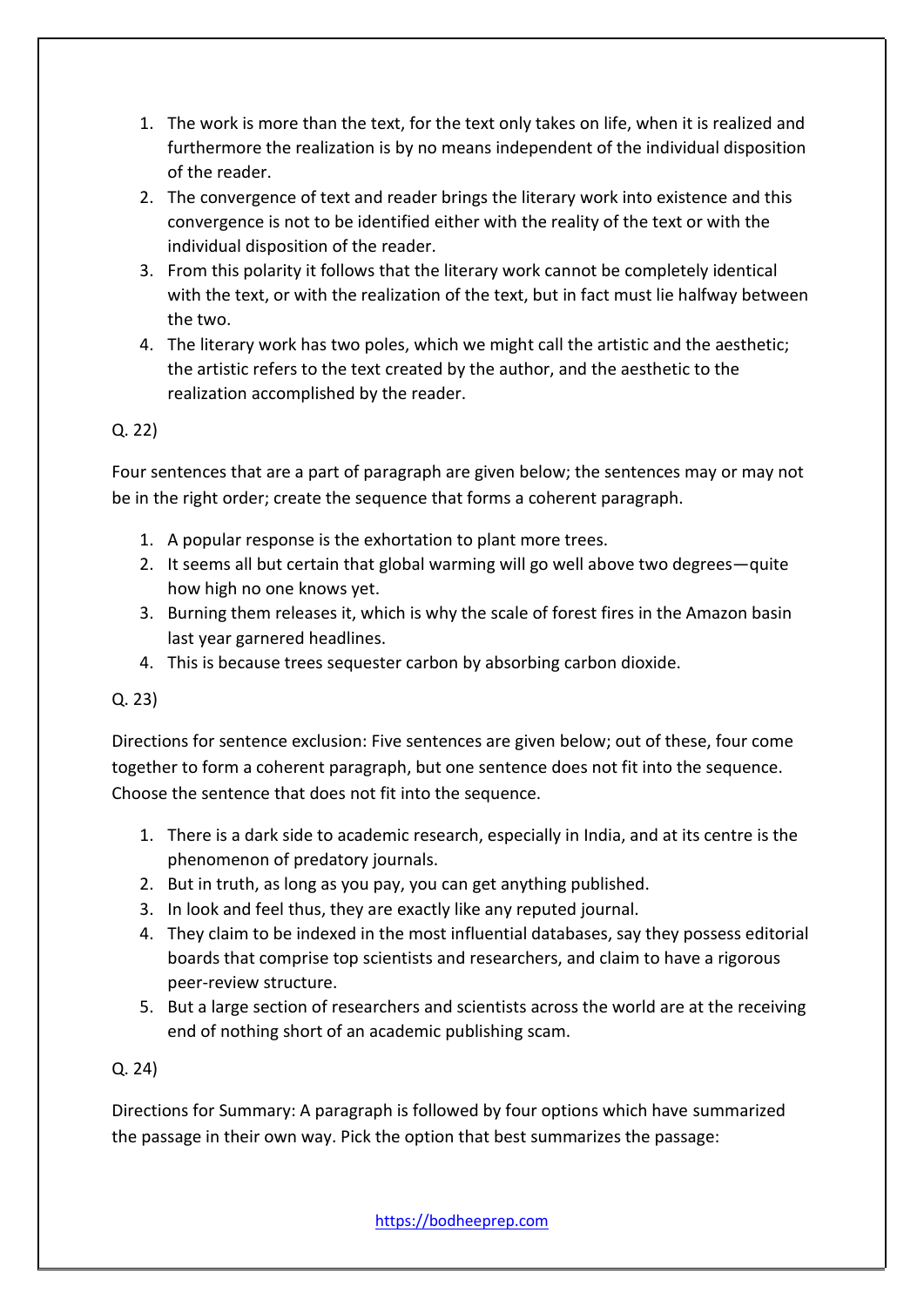Developing countries are becoming hotbeds of business innovation in much the same way as Japan did from the 1950s onwards. They are reinventing systems of production and distribution, and experimenting with entirely new business models. Why are countries that were until recently associated with cheap hands now becoming leaders in innovation? Driven by a mixture of ambition and fear they are relentlessly climbing up the value chain. Emerging-market champions have not only proved highly competitive in their own backyards, they are also going global themselves.

[1] Developing countries are being forced to invent new business models which challenge the old business models, so they can remain competitive domestically.

[2] Production and distribution models are going through rapid innovations worldwide as developed countries are being challenged by their earlier suppliers from the developing world.

[3] Competition has driven emerging economies, once suppliers of cheap labour, to become innovators of business models that have enabled them to move up the value chain and go global.

[4] Innovations in production and distribution are helping emerging economies compete with countries to which they once supplied cheap labour.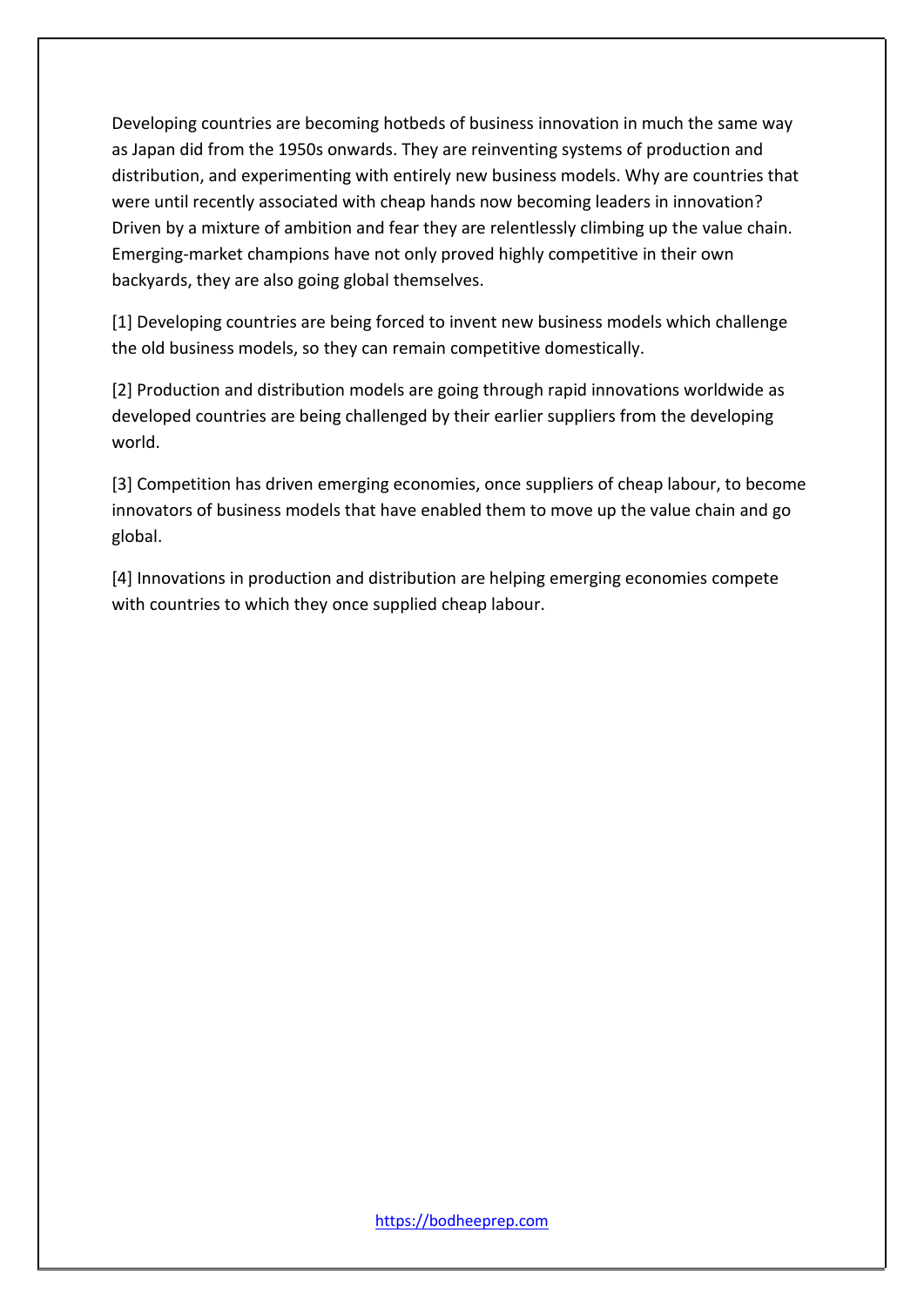# **CAT 2021 Slot 1 Paper DILR Section**

#### **Instruction for questions 1 to 6:**

A journal plans to publish 18 research papers, written by eight authors (A, B, C, D, E, F, G, and H) in four issues of the journal scheduled in January, April, July and October. Each of the

research papers was written by exactly one of the eight authors. Five papers were scheduled in each of the first two issues, while four were scheduled in each of the last two issues. Every

author wrote at least one paper and at most three papers. The total number of papers written by A, D, G and H was double the total number of papers written by the other four authors. Four of the authors were from India and two each were from Japan and China. Each author belonged to exactly one of the three areas — Manufacturing, Automation and Logistics. Four of the authors were from the Logistics area and two were from the Automation area. As per the journal policy, none of the authors could have more than one paper in any issue of the journal.

The following facts are also known.

- 1. F, an Indian author from the Logistics area, wrote only one paper. It was scheduled in the October issue.
- 2. A was from the Automation area and did not have a paper scheduled in the October issue.
- 3. None of the Indian authors were from the Manufacturing area and none of the Japanese or Chinese authors were from the Automation area.
- 4. A and H were from different countries, but had their papers scheduled in exactly the same issues.
- 5. C and E, both Chinese authors from different areas, had the same number of papers scheduled. Further, E had papers scheduled in consecutive issues of the journal but C did not.
- 6. B, from the Logistics area, had a paper scheduled in the April issue of the journal.
- 7. B and G belonged to the same country. None of their papers were scheduled in the same issue of the journal.
- 8. D, a Japanese author from the Manufacturing area, did not have a paper scheduled in the July issue.
- 9. C and H belonged to different areas.

Q. 1)

What is the correct sequence of number of papers written by B, C, E and G, respectively?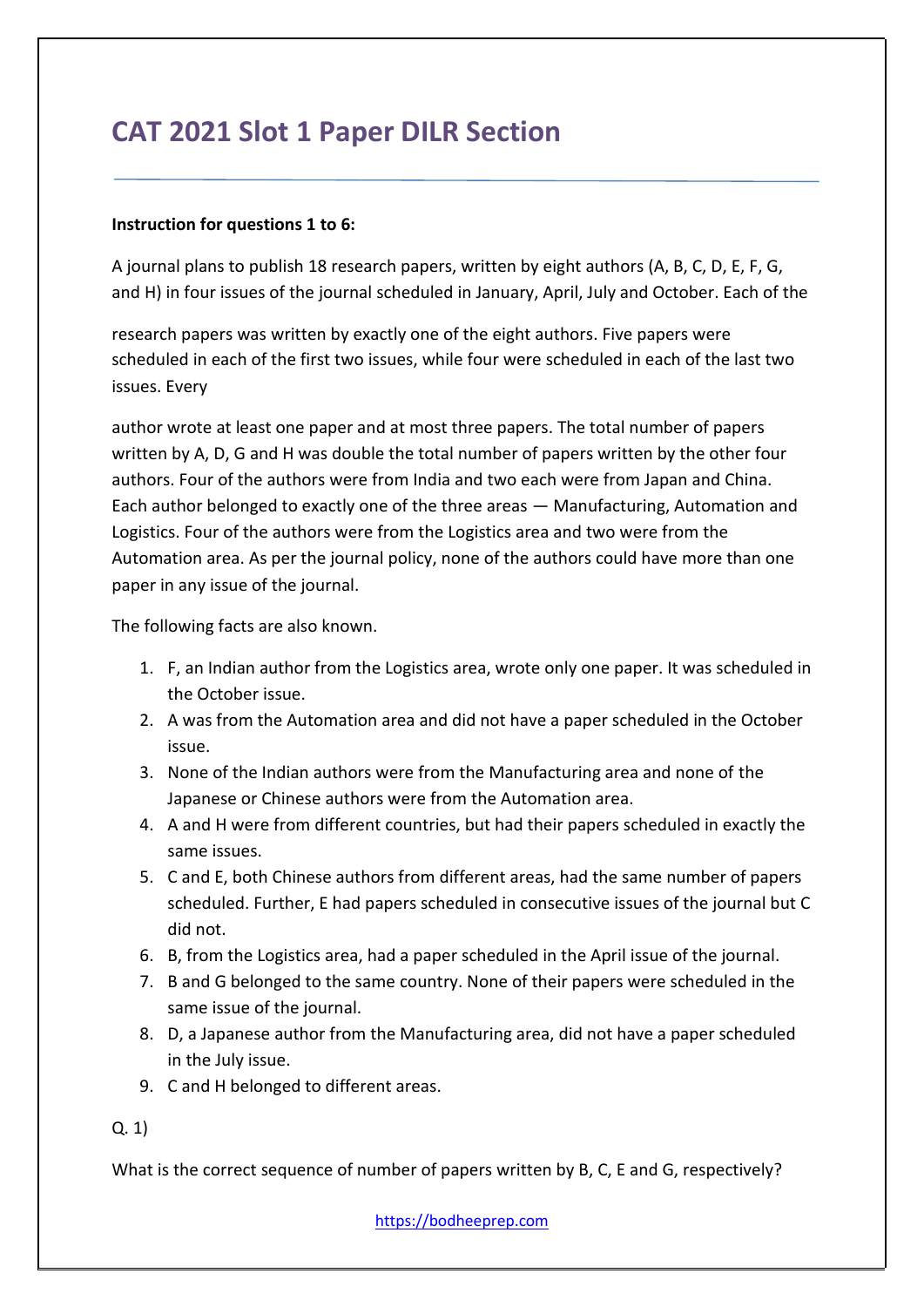[1] 1, 2, 2, 3

- [2] 1, 3, 3, 1
- [3] 3, 1, 1, 3
- [4] 1, 2, 2, 1
- Q. 2)

How many papers were written by Indian authors?

Q. 3)

Which of the following statement(s) MUST be true?

Statement A: Every issue had at least one paper by author(s) from each country.

Statement B: Every issue had at most two papers by author(s) from each area.

[1] Both the statements

[2] Only Statement B

[3] Only Statement A

- [4] Neither of the statements
- Q. 4)

Which of the following statements is FALSE?

[1] Every issue had at least one paper by author(s) from Automation area.

[2] Every issue had exactly one paper by a Chinese author.

[3] Every issue had exactly two papers by authors from Logistics area.

[4] Every issue had exactly two papers by Indian authors.

# Q. 5)

Which of the following statements is FALSE?

[1] There were exactly two papers by authors from Manufacturing area in the January issue.

[2] There was exactly one paper by an author from Manufacturing area in the April issue.

[3] There was exactly one paper by an author from Logistics area in the October issue.

[4] There were exactly two papers by authors from Manufacturing area in the July issue.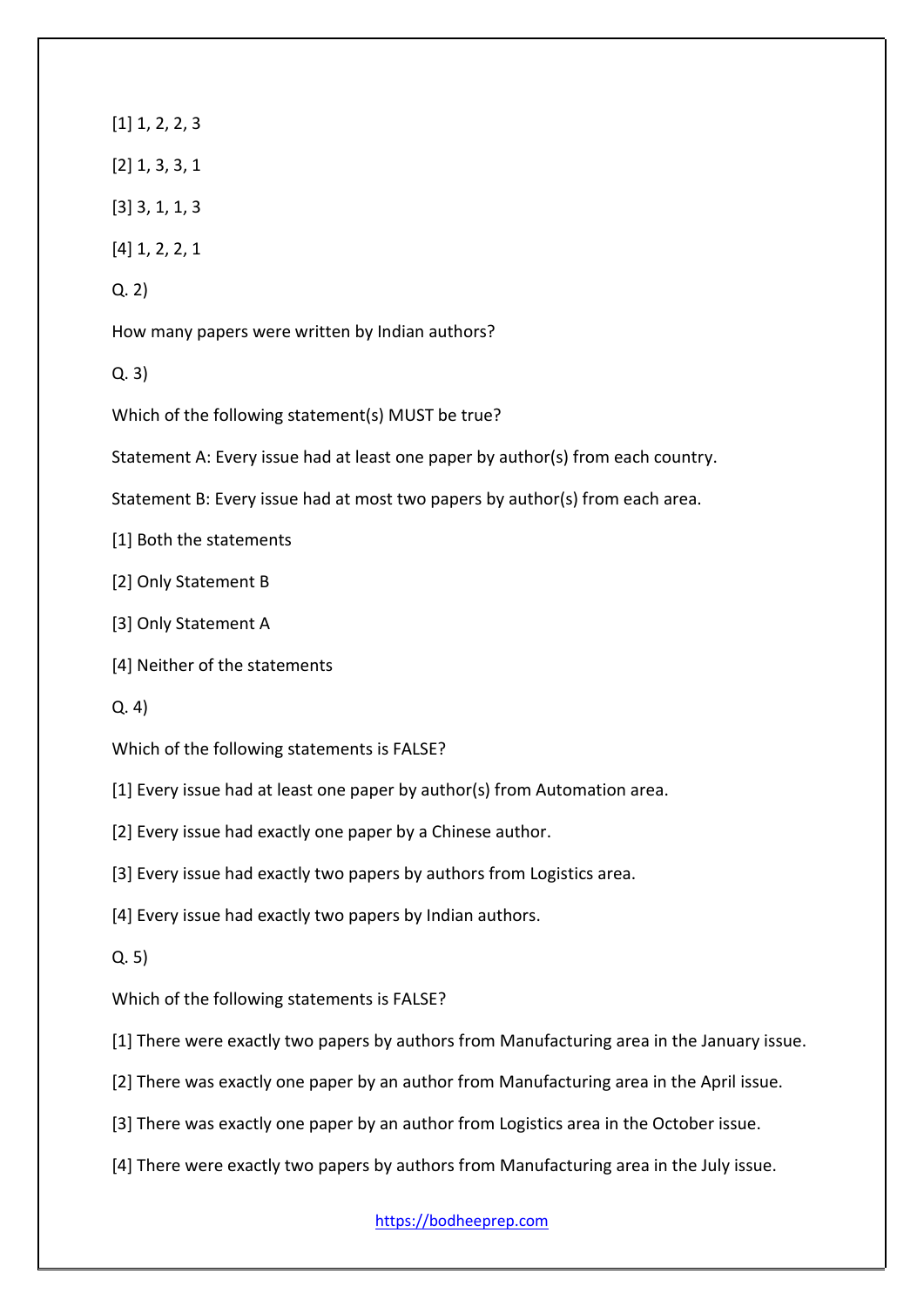### Q. 6)

Which of the following is the correct sequence of number of papers by authors from Automation, Manufacturing and Logistics areas, respectively?

[1] 6, 5, 7

[2] 6, 6, 6

[3] 6, 7, 5

[4] 5, 6, 7

### **Instruction for questions 7 to 10:**

Ganga, Kaveri, and Narmada are three women who buy four raw materials (Mango, Apple, Banana and Milk) and sell five finished products (Mango smoothie, Apple smoothie, Banana smoothie, Mixed fruit smoothie and Fruit salad). Table-1 gives information about the raw materials required to produce the five finished products. One unit of a finished product requires one unit of each of the raw materials mentioned in the second column of the table.

| Table-1                 |                            |  |  |
|-------------------------|----------------------------|--|--|
| <b>Finished product</b> | Raw materials required     |  |  |
| Mango smoothie          | Mango, Milk                |  |  |
| Apple smoothie          | Apple, Milk                |  |  |
| Banana smoothie         | Banana, Milk               |  |  |
| Mixed fruit smoothie    | Mango, Apple, Banana, Milk |  |  |
| Fruit salad             | Mango, Apple, Banana       |  |  |

One unit of milk, mango, apple, and banana cost ₹5, ₹3, ₹2, and ₹1 respectively. Each unit of a finished product is sold for a profit equal to two times the number of raw materials used to make that product. For example, apple smoothie is made with two raw materials (apple and milk) and will be sold for a profit of ₹4 per unit. Leftover raw materials are sold during the last business hour of the day for a loss of ₹1 per unit.

The amount, in rupees, received from sales (revenue) for each woman in each of the four business hours of the day is given in Table-2.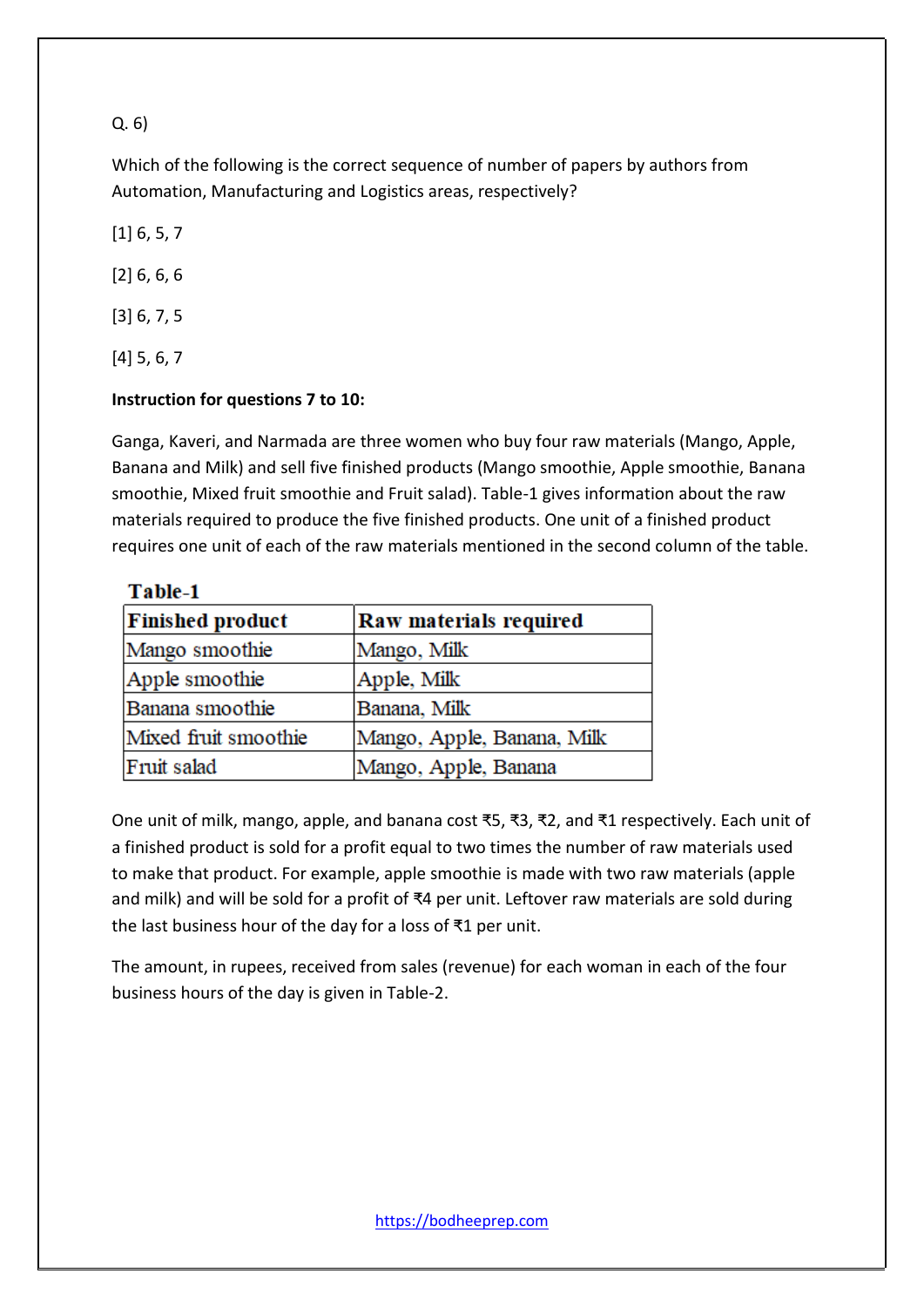| 1 я оне-2            |       |    |                  |  |  |
|----------------------|-------|----|------------------|--|--|
| <b>Business Hour</b> | Ganga |    | Kaveri   Narmada |  |  |
| Hour <sub>1</sub>    | 23    | 19 | 31               |  |  |
| Hour <sub>2</sub>    | 21    | 22 | 21               |  |  |
| Hour <sub>3</sub>    | 29    | 30 | 23               |  |  |
| Hour 4 (last hour)   | 30    | 27 | フフ               |  |  |

The following additional facts are known.

- 1. No one except possibly Ganga sold any Mango smoothie.
- 2. Each woman sold either zero or one unit of any single finished product in any hour.
- 3. Each woman had exactly one unit each of two different raw materials as leftovers.
- 4. No one had any banana leftover.

### Q. 7)

Table 2

What BEST can be concluded about the number of units of fruit salad sold in the first hour?

[1] Either 1 or 2.

- [2] Either 0 or 1 or 2.
- [3] Exactly 2.
- [4] Exactly 1.

Q. 8)

Which of the following is NECESSARILY true?

- [1] Ganga did not sell any leftover mangoes.
- [2] Ganga did not sell any leftover apples.
- [3] Narmada sold one unit of leftover milk.
- [4] Kaveri sold one unit of leftover mangoes.

### Q. 9)

What BEST can be concluded about the total number of units of milk the three women had in the beginning?

- [1] Either 19 or 20 units.
- [2] Either 18 or 19 or 20 units.
- [3] Either 18 or 19 units.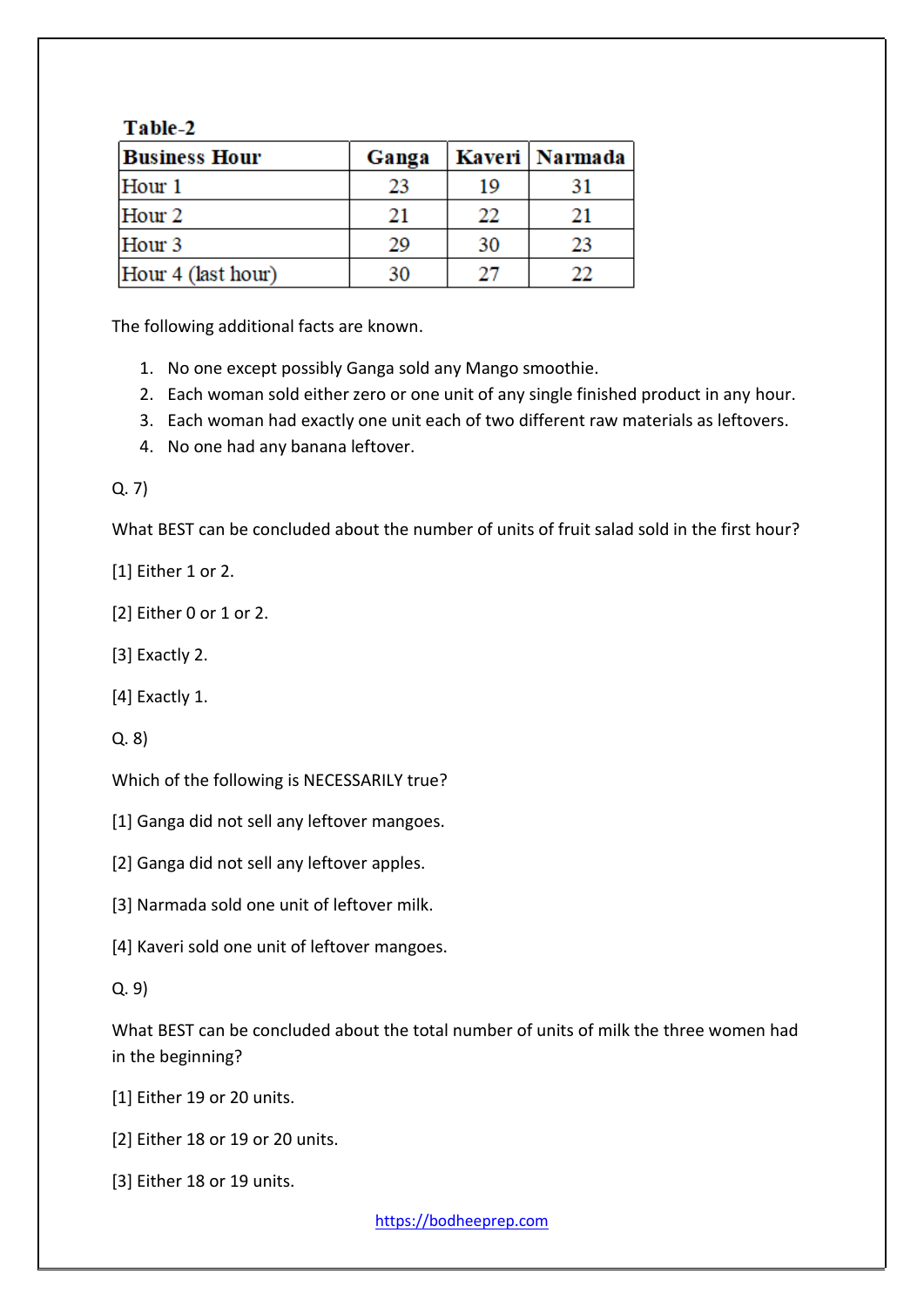### [4] Either 17 or 18 or 19 units.

### Q. 10)

If it is known that three leftover units of mangoes were sold during the last business hour of the day, how many apple smoothies were sold during the day?

### **Instruction for questions 11 to 16:**

Amudha, Bharatan, Chandran, Dhinesh, Ezhil, Fani and Gowtham are seven people in a town. Any pair of them could either be strangers, acquaintances, or friends. All relationships are mutual. For example, if Amudha is a friend of Bharatan, then Bharatan is also a friend of Amudha. Similarly, if Amudha is a stranger to Bharatan, then Bharatan is also a stranger to Amudha.

Partial information about the number of friends, acquaintances, and strangers of each of these people among them is given in the table below.

|          | <b>No. of Friends</b> | <b>No. of Acquaintances</b> | <b>No. of Strangers</b> |
|----------|-----------------------|-----------------------------|-------------------------|
| Amudha   |                       |                             |                         |
| Bharatan |                       |                             |                         |
| Chandran |                       |                             |                         |
| Dhinesh  |                       |                             |                         |
| Ezhil    |                       |                             |                         |
| Fani     |                       |                             |                         |
| Gowtham  |                       |                             |                         |

The following additional facts are also known.

- 1. Amudha, Bharatan, and Chandran are mutual strangers.
- 2. Amudha, Dhinesh, and Fani are Ezil's friends.
- 3. Chandran and Gowtham are friends.
- 4. Every friend of Amudha is an acquaintance of Bharatan, and every acquaintance of Bharatan is a friend of Amudha.
- 5. Every friend of Bharatan is an acquaintance of Amudha, and every acquaintance of Amudha is a friend of Bharatan.

Q. 11)

Who are Gowtham's acquaintances?

- [1] Dhinesh, Ezhil and Fani
- [2] Amudha, Dhinesh and Fani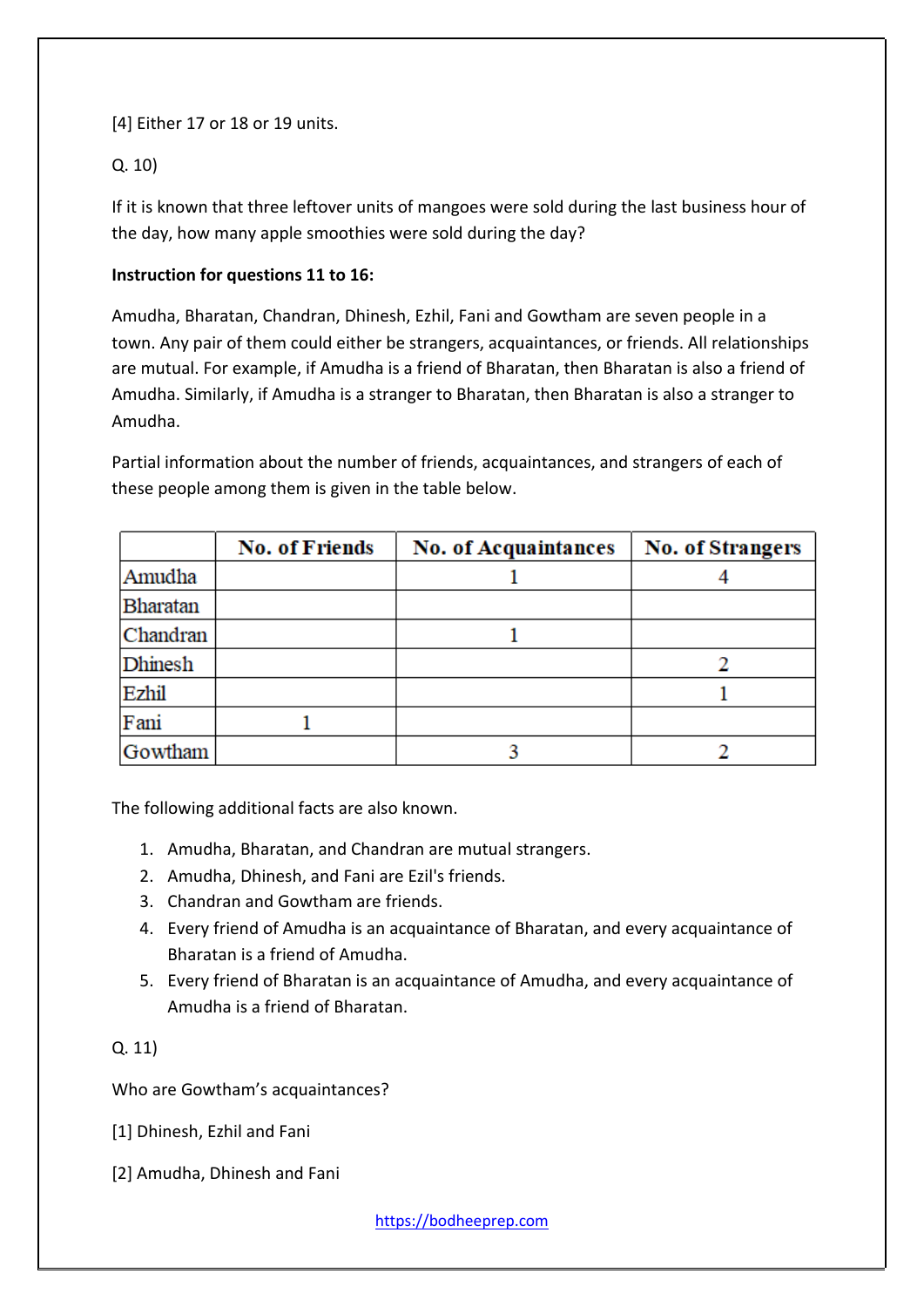[2] Bharatan, Dhinesh and Ezhil

[3] Amudha, Bharatan and Fani

Q. 12)

Which of these pairs share the same type of relationship?

[1] (Amudha, Gowtham) and (Ezhil, Fani)

[2] (Bharatan, Chandran) and (Dhinesh, Ezhil)

[3] (Chandran, Ezhil) and (Dhinesh, Gowtham)

[4] (Bharatan, Ezhil) and (Fani, Gowtham)

Q. 13)

Who is an acquaintance of Amudha?

[1] Dhinesh

[2] Fani

[3] Gowtham

[4] Ezhil

Q. 14)

Who is an acquaintance of Chandran?

[1] Dhinesh

[2] Fani

[3] Ezhil

[4] Bharatan

Q. 15)

How many friends does Ezhil have?

Q. 1)

How many people are either a friend or a friend-of-a-friend of Ezhil?

**Instructions for questions 17 to 20:**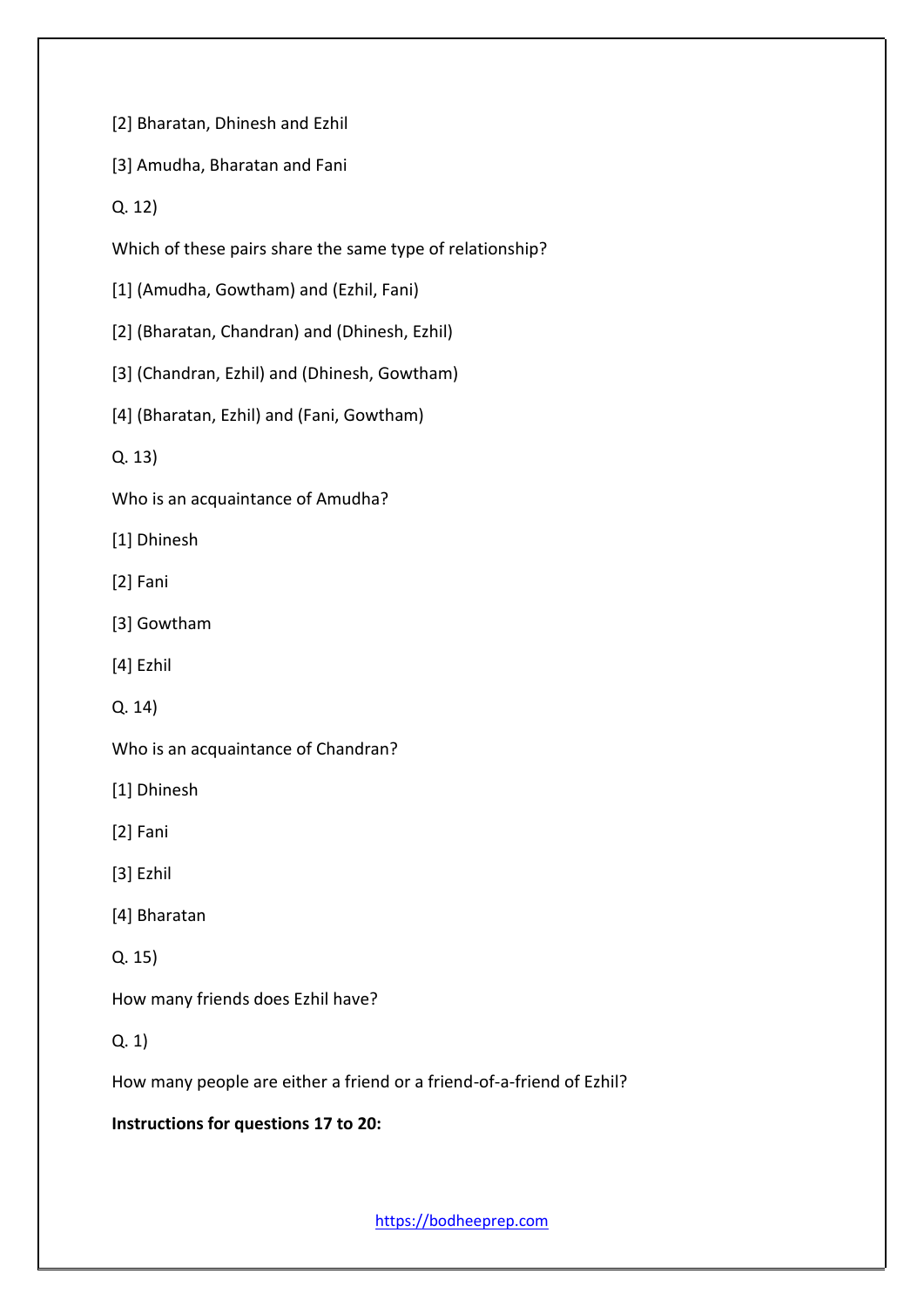

The horizontal bars in the above diagram represent 2020 aggregate sales (in ₹ million) of a company for the different subcategories of its products. The top four product subcategories (Bookcases, Chairs, Furnishings, Tables) belong to furniture product category; the bottom four

product subcategories (Accessories, Copiers, Machines, Phones) belong to the technology product category while all other product subcategories belong to the office supply product category. For each of the product subcategories, there is a vertical line indicating the sales of the corresponding subcategory in 2019.

Q. 17)

The total sales (in ₹ million) in 2019 from products in office supplies category is closest to

[1] 18.0

[2] 16.5

[3] 13.5

[4] 12.5

Q. 18)

The percentage increase in sales in Furniture category from 2019 to 2020 is closest to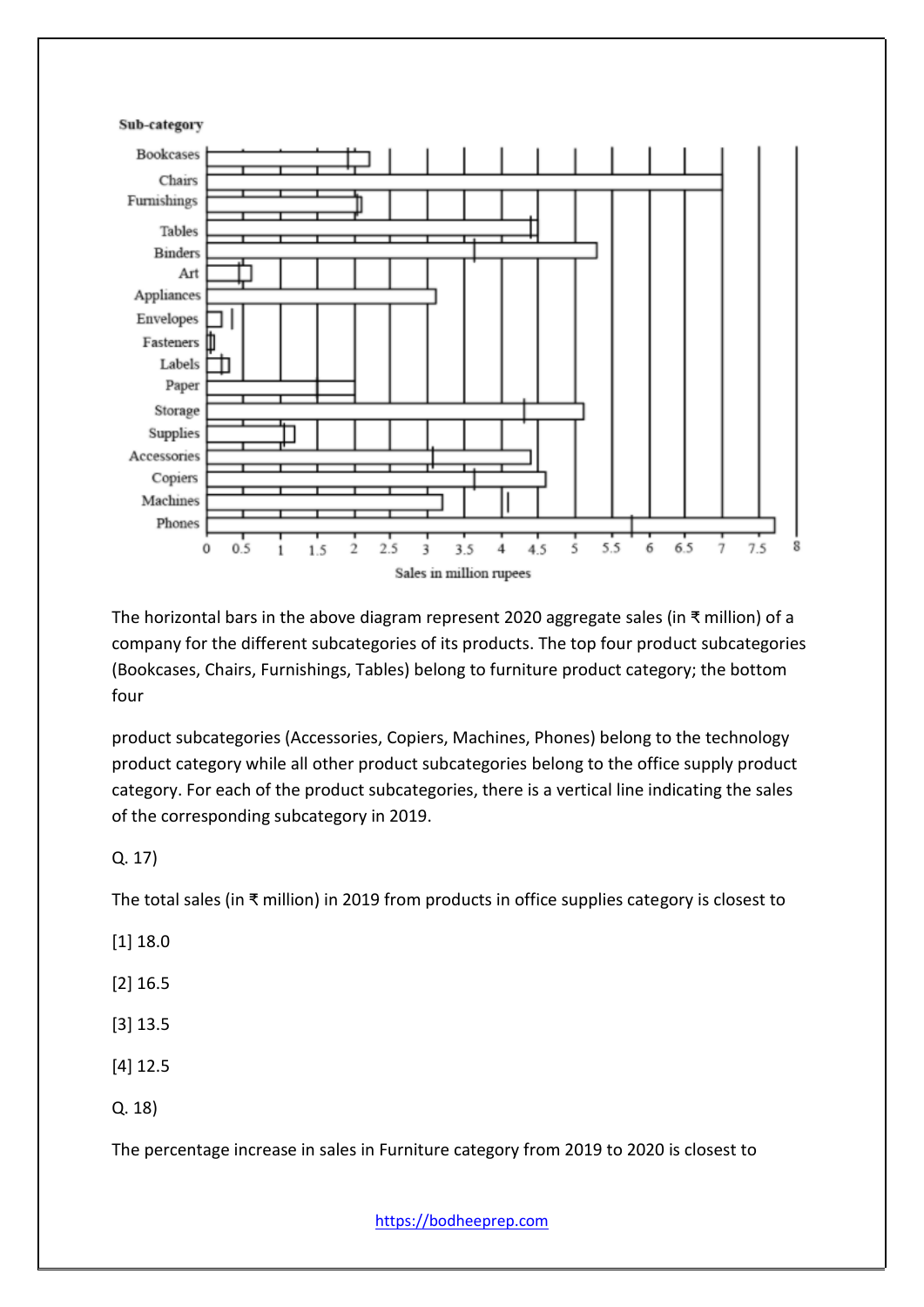[1] 20%

- [2] 8%
- [3] 25%
- [4] 1%
- Q. 19)

How many subcategories had sales of ₹ 4 million or more in 2019 and registered an increase in sales in excess of 25% in 2020?

Q. 20)

The improvement index for a category is the maximum percentage increase in sales from 2019 to 2020 among any of its subcategories. The correct order of categories in increasing order of this improvement index is

[1] furniture, technology, office supply

[2] technology, furniture, office supply

[3] office supply, technology, furniture

[4] office supply, furniture, technology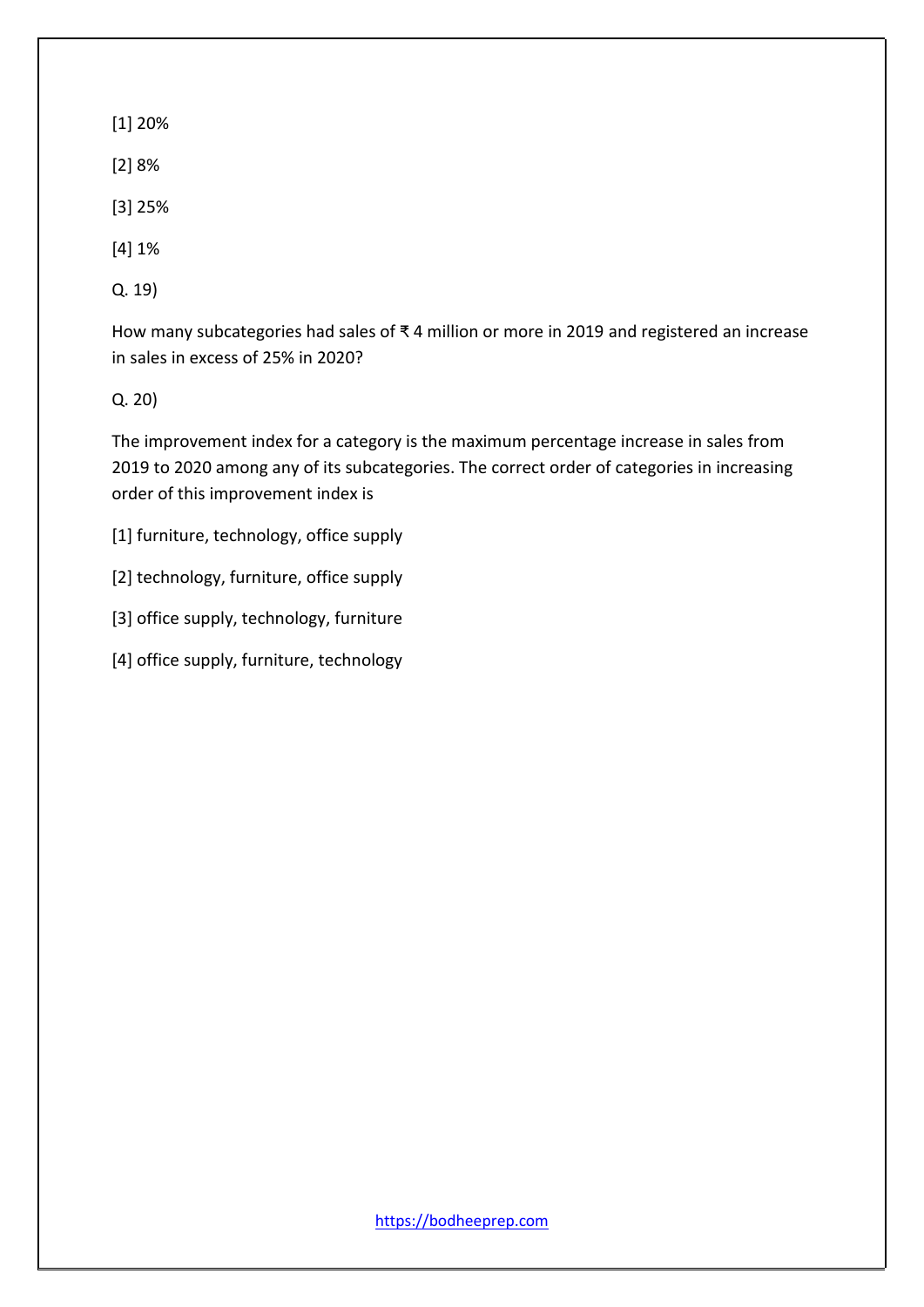# **CAT 2021 Slot 1 Paper QUANT Section**

Q. 1)

If  $x_0 = 1, x_1 = 2$ , and  $x_{n+2} = \frac{1 + x_{n+1}}{2}$  $\sum_{n+2} = \frac{1 + x_{n+1}}{n}, n = 0, 1, 2, 3,$ *n*  $x_{n+2} = \frac{1 + x_{n+1}}{x_n}, n$  $_{+2} = \frac{1 + \lambda_{n+1}}{n}$  $=\frac{1+x_{n+1}}{n}, n = 0, 1, 2, 3, ...$ , then  $x_{2021}$  is equal to

- [1] 3
- $[2] 4$
- [3] 2
- $[4] 1$
- Q. 2)

If the area of a regular hexagon is equal to the area of an equilateral triangle of side 12 cm, then the length, (in cm), of each side of the hexagon is

 $[1] 2\sqrt{6}$ 

 $[2]$  4 $\sqrt{6}$ 

 $[3] \sqrt{6}$ 

 $[4] 6\sqrt{6}$ 

Q.3)

Amal purchases some pens at ₹ 8 each. To sell these, he hires an employee at a fixed wage. He sells 100 of these pens at ₹ 12 each. If the remaining pens are sold at₹ 11 each, then he makes a net profit of ₹ 300, while he makes a net loss of ₹ 300 if the remaining pens are sold at ₹ 9 each. The wage of the employee, in INR, is

Q. 4)

- 2  $(x) = \frac{x^2 + 2x - 15}{x^2 - 7x - 18}$  $\frac{7x-18}{x-1}$  $f(x) = \frac{x^2 + 2x}{x^2}$  $\sqrt{x^2-7x}$  $=\frac{x^2+2x-15}{x^2-7x-18}$  is negative if and only if
- $[1]$   $-2 < x < 3$  or  $x > 9$
- $[2]$   $x < -5$  or  $-2 < x < 3$
- $[3]$   $x < -5$  or  $3 < x < 9$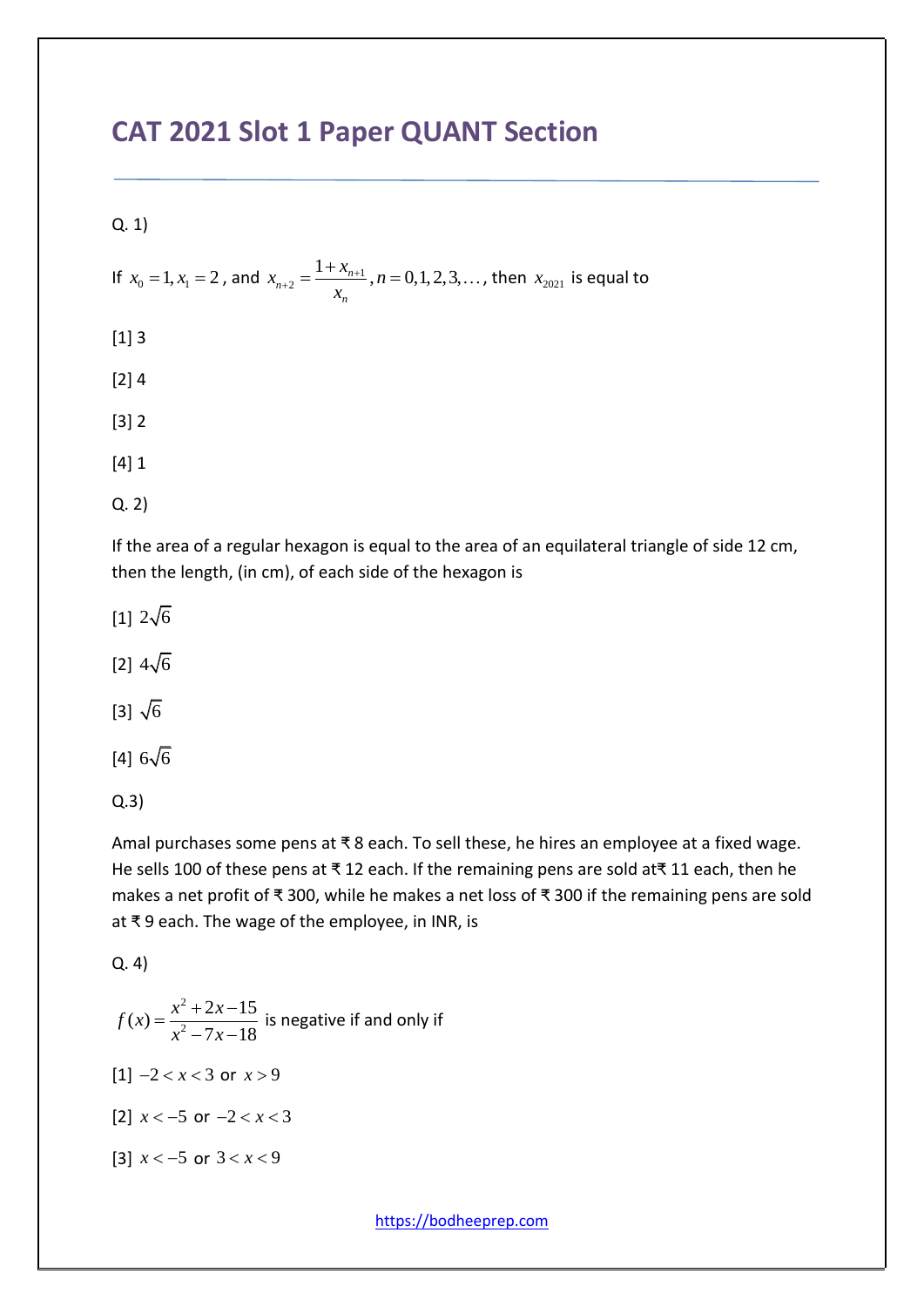$[4]$   $-5 < x < -2$  or  $3 < x < 9$ 

Q. 5)

Two trains cross each other in 14 seconds when running in opposite directions along parallel tracks. The faster train is 160 m long and crosses a lamp post in 12 seconds. If the speed of the other train is 6 km/hr less than the faster one, its length, in m, is

[1] 180

[2] 192

[3] 190

[4] 184

Q. 6)

Suppose the length of each side of a regular hexagon ABCDEF is 2 cm. If T is the mid point of CD, then the length of AT, in cm, is

 $[1] \sqrt{15}$ 

 $[2] \sqrt{14}$ 

- $[3] \sqrt{13}$
- $[4] \sqrt{12}$

Q. 7)

If  $5 - \log_{10} \sqrt{1 + x} + 4\log_{10} \sqrt{1 - x} = \log_{10} \frac{1}{\sqrt{1 - x^2}}$  $5 - \log_{10} \sqrt{1 + x} + 4 \log_{10} \sqrt{1 - x} = \log_{10} \frac{1}{\sqrt{1 - x}}$ , then 100 x equals

Q. 8)

How many three-digit numbers are greater than 100 and increase by 198 when the three digits are arranged in the reverse order?

Q. 9)

Anu, Vinu and Manu can complete a work alone in 15 days, 12 days and 20 days, respectively. Vinu works everyday. Anu works only on alternate days starting from the first day while Manu works only on alternate days starting from the second day. Then, the number of days needed to complete the work is

 $[1] 7$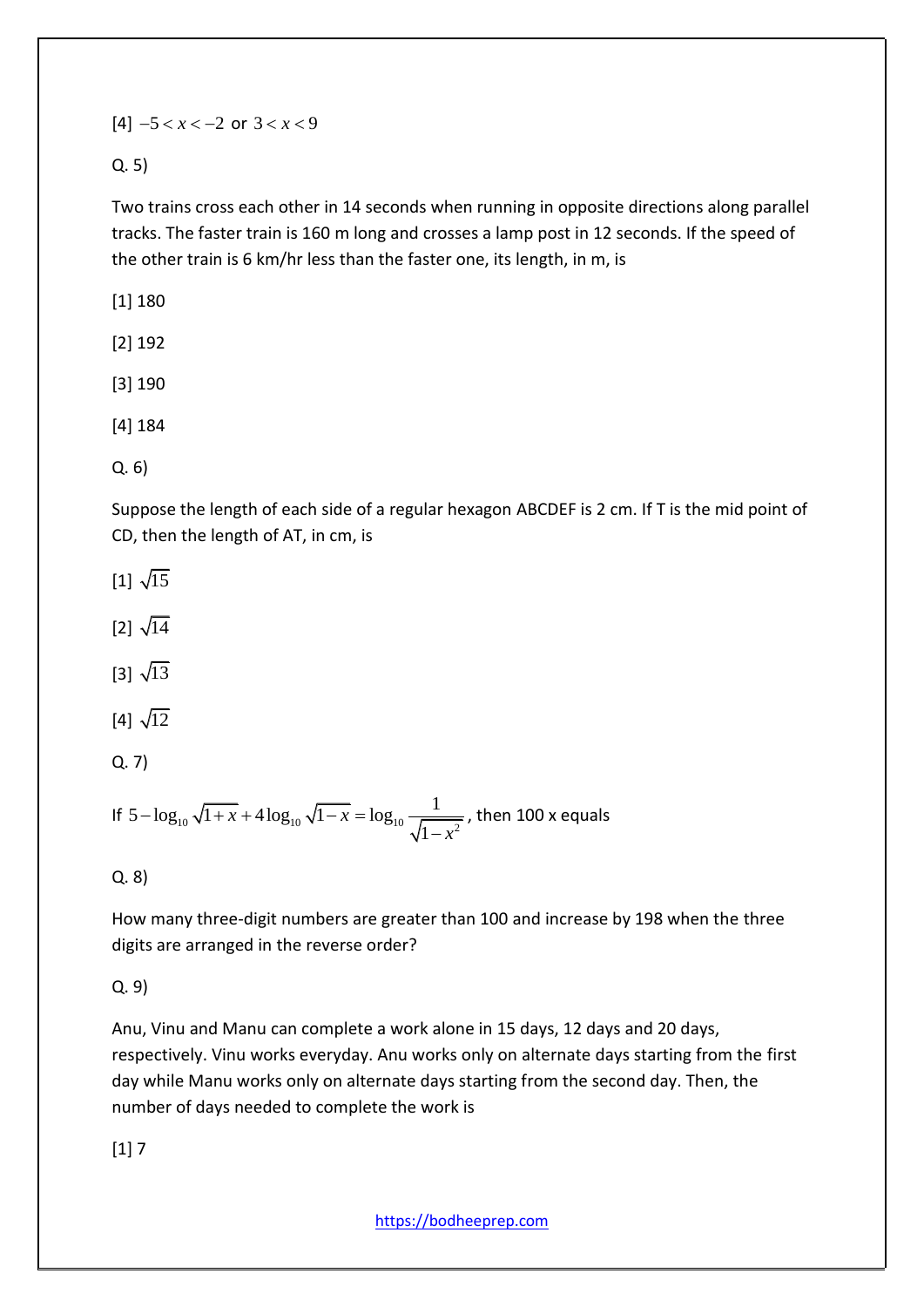[2] 5

[3] 8

[4] 6

Q. 10)

The number of integers *n* that satisfy the inequalities  $|n-60| \leq n-100 \leq n-20$  is

[1] 21

[2] 19

[3] 18

[4] 20

Q. 11)

The natural numbers are divided into groups as (1), (2, 3, 4), (5, 6, 7, 8, 9), ..... and soon. Then, the sum of the numbers in the 15th group is equal to

[1] 7471

[2] 6090

[3] 4941

[4] 6119

Q. 12)

The amount Neeta and Geeta together earn in a day equals what Sita alone earns in 6 days. The amount Sita and Neeta together earn in a day equals what Geeta alone earns in 2 days. The ratio of the daily earnings of the one who earns the most to that of the one who earns the least is

[1] 11: 3

[2] 11: 7

[3] 3: 2

[4] 7: 3

Q. 13)

A circle of diameter 8 inches is inscribed in a triangle ABC where  $\angle ABC = 90^\circ$  . If  $BC = 10^\circ$ inches then the area of the triangle in square inches is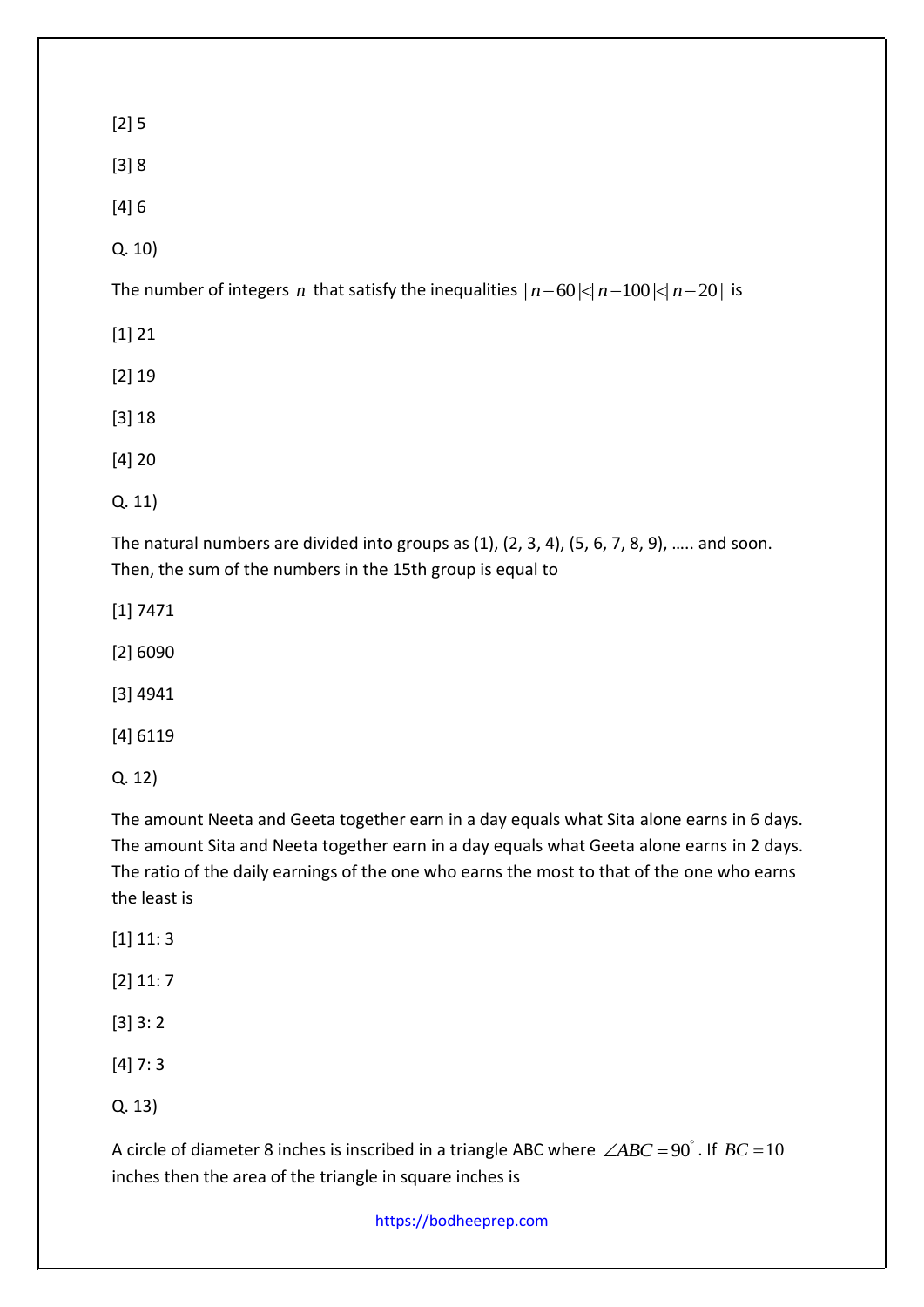# Q. 14)

The strength of an indigo solution in percentage is equal to the amount of indigo ingrams per 100 cc of water. Two 800 cc bottles are filled with indigo solutions of strengths 33% and 17%, respectively. A part of the solution from the first bottle is thrown away and replaced by an equal volume of the solution from the second bottle. If the strength of the indigo solution in the first bottle has now changed to 21% then the volume, in cc, of the solution left in the second bottle is

# Q. 15)

The number of groups of three or more distinct numbers that can be chosen from 1,2, 3, 4, 5, 6, 7 and 8 so that the groups always include 3 and 5, while 7 and 8 are never included together is

Q. 16)

Amar, Akbar and Anthony are working on a project. Working together Amar and Akbar can complete the project in 1 year, Akbar and Anthony can complete in 16 months, Anthony and Amar can complete in 2 years. If the person who is neither the fastest nor the slowest works alone, the time in months he will take to complete the project is

# Q. 17)

If r is a constant such that  $|x^2-4x-13|=r$  has exactly three distinct real roots, then the value of *r* is

[1] 17

[2] 15

[3] 21

[4] 18

Q. 18)

Identical chocolate pieces are sold in boxes of two sizes, small and large. The large box is sold for twice the price of the small box. If the selling price per gram of chocolate in the large box is 12% less than that in the small box, then the percentage by which the weight of chocolate in the large box exceeds that in the small box is nearest to

[1] 127

[2] 144

[3] 124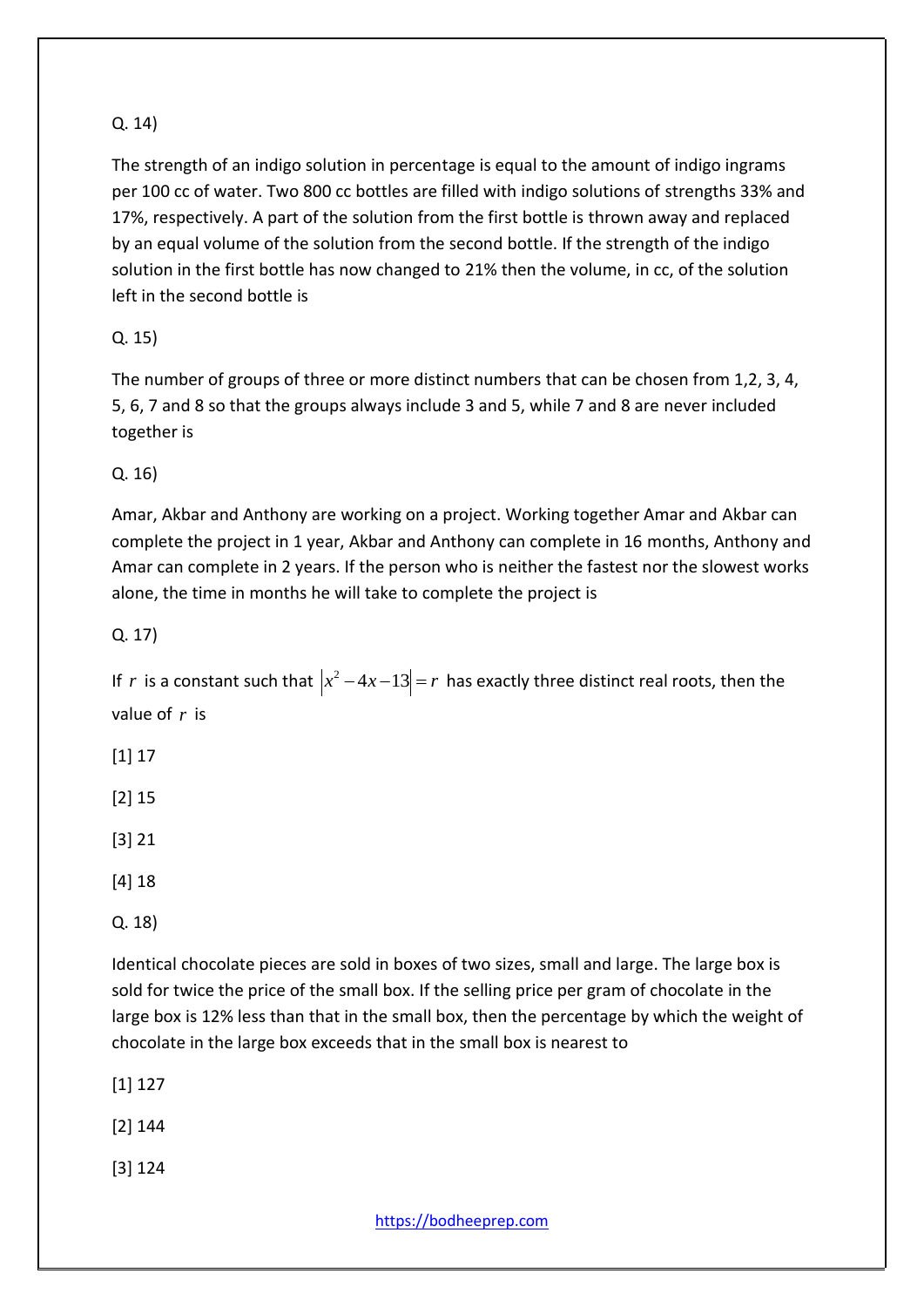[4] 135

Q. 19)

Anil invests some money at a fixed rate of interest, compounded annually. If the interests accrued during the second and third year are ₹ 806.25 and ₹ 866.72,respectively, the interest accrued, in INR, during the fourth year is nearest to

[1] 926.84

[2] 929.48

[3] 931.72

[4] 934.65

Q. 20)

Onion is sold for 5 consecutive months at the rate of Rs 10, 20, 25, 25, and 50 per kg, respectively. A family spends a fixed amount of money on onion for each of the first three months, and then spends half that amount on onion for each of the next two months. The average expense for onion, in rupees per kg, for the family over these 5months is closest to

[1] 20

[2] 16

[3] 18

[4] 26

Q. 21)

A basket of 2 apples, 4 oranges and 6 mangoes costs the same as a basket of 1 apple,4 oranges and 8 mangoes, or a basket of 8 oranges and 7 mangoes. Then the number of mangoes in a basket of mangoes that has the same cost as the other baskets is

[1] 13

[2] 10

[3] 12

[4] 11

Q. 22)

Suppose hospital A admitted 21 less Covid infected patients than hospital B, and all eventually recovered. The sum of recovery days for patients in hospitals A and B were 200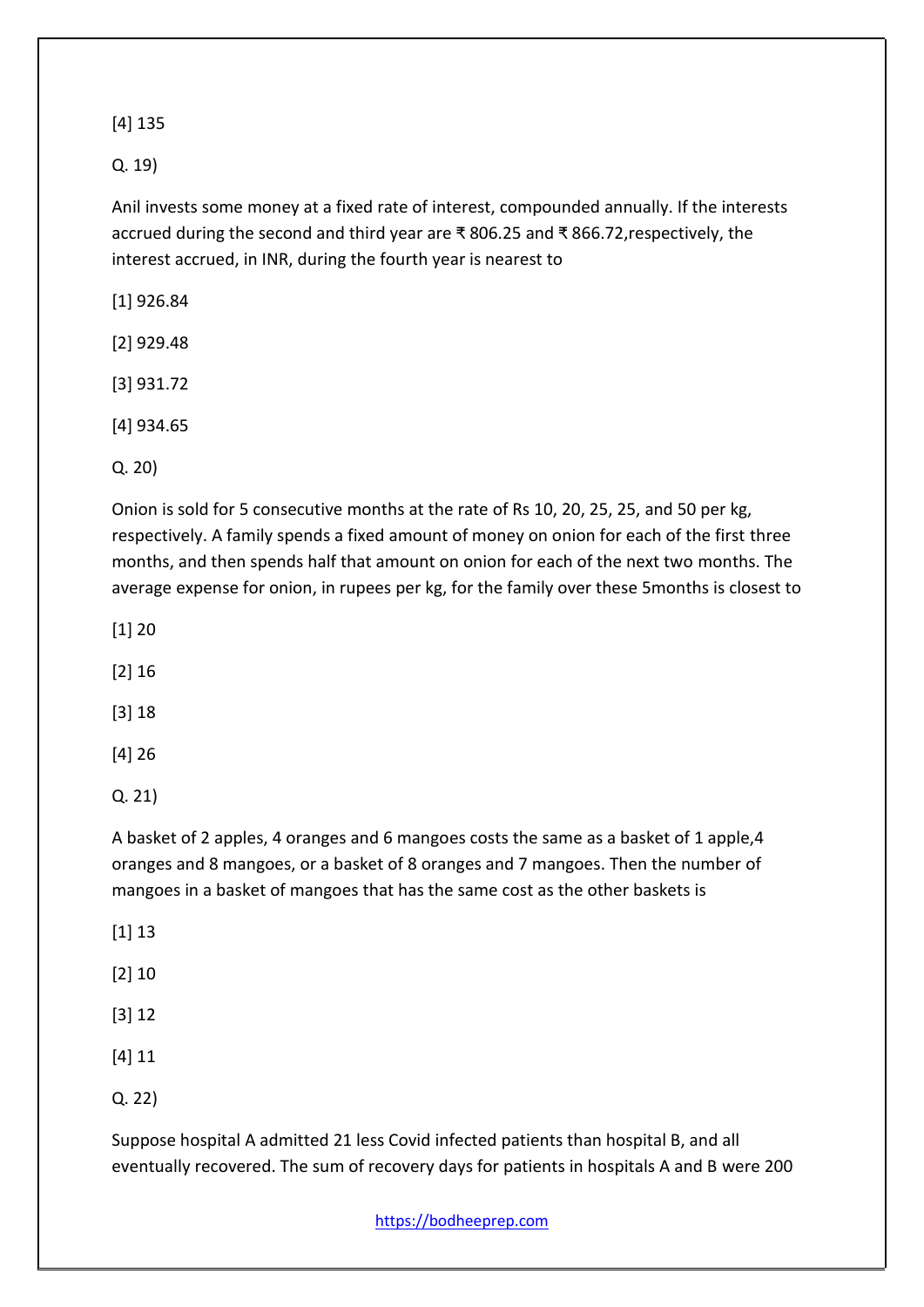and 152, respectively. If the average recovery days for patients admitted in hospital A was 3 more than the average in hospital B then the number admitted in hospital A was